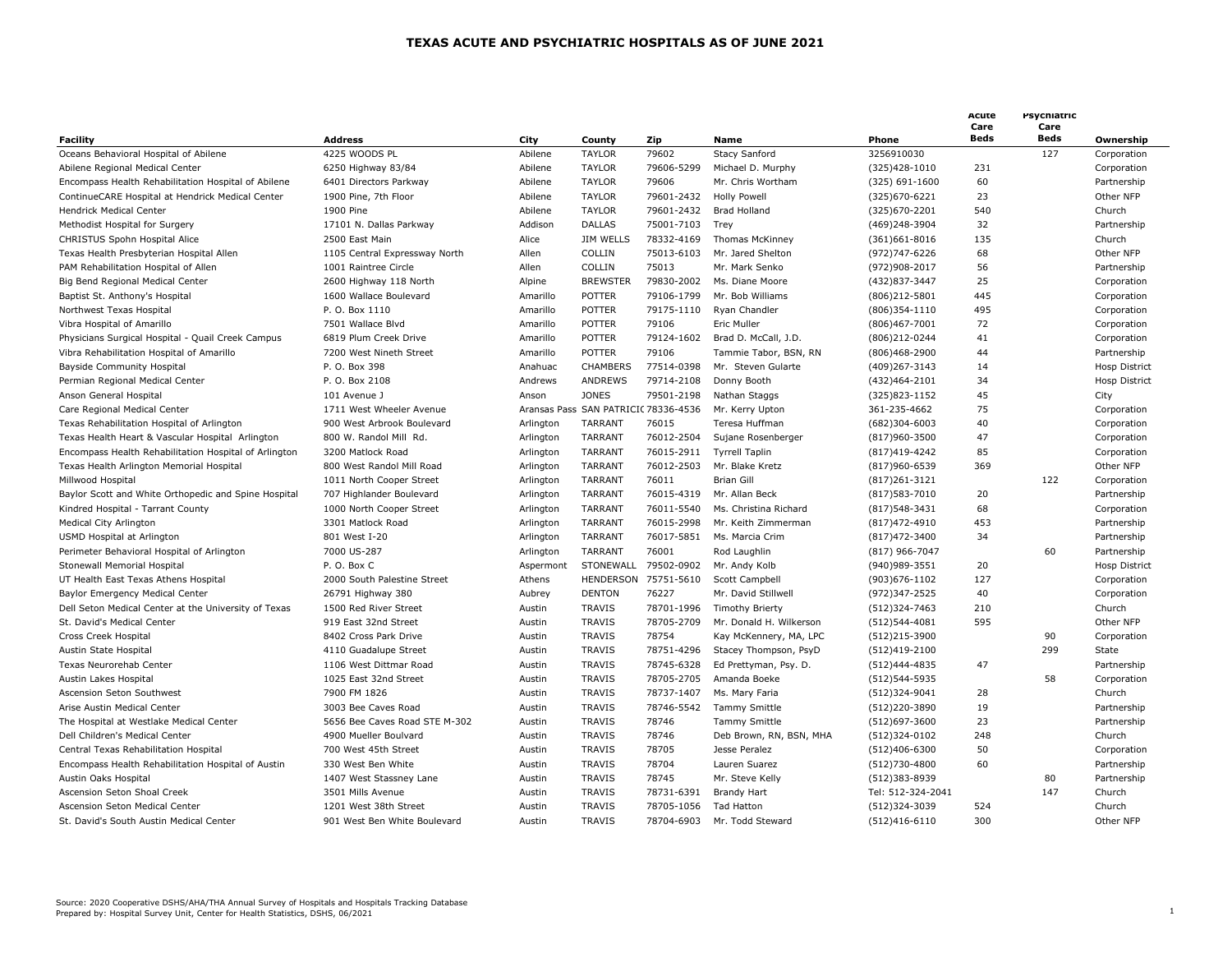| <b>Facility</b>                                                                   | <b>Address</b>                     | City                  | County           | Zip                   | <b>Name</b>            | Phone              | Acute<br>Care<br><b>Beds</b> | Psychiatric<br>Care<br><b>Beds</b> | Ownership             |
|-----------------------------------------------------------------------------------|------------------------------------|-----------------------|------------------|-----------------------|------------------------|--------------------|------------------------------|------------------------------------|-----------------------|
| Cornerstone Specialty Hospitals Austin                                            | 4207 Burnet Road                   | Austin                | <b>TRAVIS</b>    | 78756-3396            | Mr. Curt Roberts       | (512) 533 - 2521   | 157                          |                                    | Corporation           |
| Texas Neurorehab Center                                                           | 1106 West Dittmar Rd               | Austin                | <b>TRAVIS</b>    | 78745-6328            | Ed Prettyman, Psy. D.  | (512)444-4835      |                              | 60                                 | Partnership           |
| Northwest Hills Surgical Hospital                                                 | 6818 Austin Center Boulevard       | Austin                | <b>TRAVIS</b>    | 78731-3165            | Lee Hamilton           | (512)346-1994      | 8                            |                                    | Partnership           |
| North Austin Medical Center                                                       | 12221 Mopac Expressway North       | Austin                | <b>TRAVIS</b>    | 78758-2496            | Mr. Tom Jackson        | (512)901-2501      | 424                          |                                    | Other NFP             |
| Ascension Seton Northwest                                                         | 11113 Research Boulevard           | Austin                | <b>TRAVIS</b>    | 78759-5236            | Ms. Margaret Butler    | (512)324-6939      | 117                          |                                    | Church                |
| Baylor Scott & White Medical Center - Austin                                      | 5245 W Highway 290                 | Austin                | <b>TRAVIS</b>    | 78735                 | Jay Fox                | (512) 564-2100     | 25                           |                                    | Other NFP             |
| Texas Health Harris Methodist Hospital Azle                                       | 108 Denver Trail                   | Azle                  | TARRANT          | 76020-3697            | Mr. Bob Ellzey         | (817) 444-8780     | 36                           |                                    | Other NFP             |
| Ballinger Memorial Hospital District                                              | P.O. Box 617                       | Ballinger             | <b>RUNNELS</b>   | 76821-0617            | Mr. Rhett Fricke       | (325)365-4781      | 25                           |                                    | <b>Hosp District</b>  |
| Ascension Seton Bastrop                                                           | 630 W SH 71                        | Bastrop               | <b>BASTROP</b>   | 78602                 | Robbie Rabe            | (737) 881-7400     |                              |                                    | Church                |
| Matagorda Regional Medical Center                                                 | 104 7th Street                     | Bay City              | MATAGORDA        | 77414-4853            | Mr. Steve Smith        | (979)241-6383      | 58                           |                                    | <b>Hosp District</b>  |
| Houston Methodist Baytown Hospital                                                | 4401 Garth Road                    | Baytown               | <b>HARRIS</b>    | 77521-3160            | Mr. David P. Bernarnd  | (281)428-4394      | 387                          |                                    | Other NFP             |
|                                                                                   | 1626 West Baker Road               | Baytown               | <b>HARRIS</b>    | 77521                 | Mr. Taseer A Badar     | (281)837-7600      | 14                           |                                    | Partnership           |
| Altus Baytown Hospital, Baytown Medical Center                                    |                                    |                       |                  |                       |                        |                    |                              |                                    |                       |
| CHRISTUS Dubuis Hospital of Beaumont                                              | 2830 Calder Avenue, 4th Floor      | Beaumont              | <b>JEFFERSON</b> | 77702-1809            | Mr. Jason Baker        | (409)899-8156      | 33                           |                                    | <b>Hosp Authority</b> |
| PAM Rehabilitation Hospital of Beaumont                                           | 3340 Plaza 10 Boulevard            | Beaumont              | <b>JEFFERSON</b> | 77707-2551            | Todd Lorenz            | (409)839-3350      | 61                           |                                    | Corporation           |
| Kate Dishman Rehabilitation Hospital                                              | 2830 Calder Street 6th Floor South | Beaumont              | <b>JEFFERSON</b> | 77702-1809            | David Pipkins          | (409)899-7326      | 27                           |                                    | Partnership           |
| Baptist Hospitals of Southeast Texas                                              | P. O. Box 1591                     | Beaumont              | <b>JEFFERSON</b> | 77704-1591            | Mr. David Parmer       | (409)212-5006      | 483                          |                                    | Other NFP             |
| CHRISTUS Southeast Texas - St. Elizabeth & St. Mary                               | P. O. Box 5405                     | Beaumont              | <b>JEFFERSON</b> | 77726-5405            | Mr. Paul Trevino       | (409)899-7101      | 433                          |                                    | Church                |
| Texas Health Harris Methodist Hospital Hurst-Euless-Bedfor 1600 Hospital Parkway  |                                    | Bedford               | <b>TARRANT</b>   | 76022-6913            | Deborah Paganelli      | $(817)848 - 4607$  | 252                          |                                    | Other NFP             |
| Texas Health Springwood Behavioral Health Hospital                                | 2717 Tibbets Drive                 | Bedford               | <b>TARRANT</b>   | 76022                 | Ms. Deborah Paganelli  | $(817)848 - 4607$  |                              | 70                                 | Other NFP             |
| Encompass Health Rehabilitation Hospital of The Mid-Cities 2304 State Highway 121 |                                    | Bedford               | <b>TARRANT</b>   | 76021                 | Ms. Janell Briscoe     | (817)684-2000      | 60                           |                                    | Partnership           |
| CHRISTUS Spohn Hospital Beeville                                                  | 1500 East Houston Highway          | Beeville              | <b>BEE</b>       | 78102-5383            | Becky Rios             | (361) 354-2125     | 69                           |                                    | Church                |
| First Surgical Hospital                                                           | 411 First Street                   | Bellaire              | <b>HARRIS</b>    | 77401                 | Susan Bosnick-Sinift   | 713-275-1111 ext 1 | 19                           |                                    | Partnership           |
| <b>Bellville Medical Center</b>                                                   | P. O. Box 977                      | Bellville             | <b>AUSTIN</b>    | 77418-0977            | Ms. Marybeth Murphy    | (979)865-3141      | 32                           |                                    | Other NFP             |
| Cedar Crest Hospital                                                              | 3500 IH 35 South                   | Belton                | <b>BELL</b>      | 76513-9498            | Joshua Woodson         | (254)939-4007      |                              | 68                                 | Corporation           |
| Reagan Memorial Hospital                                                          | 805 North Main Avenue              | Big Lake              | <b>REAGAN</b>    | 76932-3938            | Mr. Kyle Rockwell      | (325)884-2561 ext  | $\overline{7}$               |                                    | <b>Hosp District</b>  |
| Big Spring State Hospital                                                         | 1901 North Highway 87              | <b>Big Spring</b>     | <b>HOWARD</b>    | 79720-0283            | <b>Traci Phillips</b>  | (432) 268 - 7222   |                              | 200                                | State                 |
| Scenic Mountain Medical Center, A Steward Family Hospita 1601 West 11th Place     |                                    | <b>Big Spring</b>     | <b>HOWARD</b>    | 79720-4198            | Ms. Emma Krabill       | (432)263-1211      | 150                          |                                    | Corporation           |
| TMC Bonham Hospital                                                               | P.O. Drawer C                      | Bonham                | FANNIN           | 75418-4096            | Mr. Harley Smith       | (903) 583-8585     | 19                           |                                    | <b>Hosp Authority</b> |
| Golden Plains Community Hospital                                                  | 100 Medical Drive                  | Borger                |                  | HUTCHINSON 79007-7579 | Mr. Don Bates          | (806)273-1100      | 25                           |                                    | Corporation           |
| Central Hospital of Bowie LP                                                      | 705 East Greenwood Avenue          | Bowie                 | MONTAGUE         | 76230-3199            | Faraz Hashmi           | (940)872-1126      | 49                           |                                    | Partnership           |
| Heart of Texas Healthcare System                                                  | P. O. Box 1150                     | Brady                 | MCCULLOCH        | 76825-1150            | Mr. Tim Jones          | (325) 792 - 3940   | 25                           |                                    | Other NFP             |
| Stephens Memorial Hospital                                                        | 200 South Geneva Street            | Breckenridge STEPHENS |                  | 76424                 | Mr. Matt Kempton       | (254) 559 - 2241   | 40                           |                                    | County                |
| Baylor Scott & White Medical Center - Brenham                                     | 700 Medical Parkway                | Brenham               |                  | WASHINGTON 77833-5413 | Mr. Jason D. Jennings  | (979)830-2200      | 60                           |                                    | Other NFP             |
| Brownfield Regional Medical Center                                                | 705 East Felt Street               | Brownfield            | <b>TERRY</b>     | 79316-3439            | Mr. Jerry Jasper       | (806) 637-8252     | 45                           |                                    | <b>Hosp District</b>  |
| South Texas Rehabilitation Hospital                                               | 425 East Alton Gloor Boulevard     | Brownsville           | CAMERON          | 78526-3361            | Mr. Leo Garza          | (956) 554-6007     | 40                           |                                    | Partnership           |
| Valley Regional Medical Center                                                    | 100A Alton Gloor Blvd.             | Brownsville           | CAMERON          | 78526                 | Mr. Art Garza          | (956)350-7106      | 214                          |                                    | Partnership           |
| Valley Baptist Medical Center - Brownsville                                       | P. O. Box 3590                     | Brownsville           | CAMERON          | 78523-3590            | Mr. Leslie Bingham     | (956)698-5859      | 240                          |                                    | Corporation           |
| Brownwood Regional Medical Center                                                 | P. O. Box 760                      | Brownwood             | <b>BROWN</b>     | 76804-0760            | Mr. Claude ?Chip? Camp | (325)646-8541      | 188                          |                                    | Partnership           |
| The Physicians Centre Hospital                                                    | 3131 University Drive East         |                       | <b>BRAZOS</b>    | 77802-3473            | Mr. Kori Rich          | (979)731-3100      | 16                           |                                    | Partnership           |
|                                                                                   |                                    | Bryan                 |                  |                       |                        |                    |                              |                                    |                       |
| St. Joseph Regional Health Center                                                 | 2801 Franciscan Drive              | Bryan                 | <b>BRAZOS</b>    | 77802-2599            | Mr. Rick Napper        | (979)776-2446      | 235                          |                                    | Church                |
| CHI St. Joseph Rehab Hospital, A Partnership with Healthsc 1600 Joseph Drive      |                                    | Bryan                 | <b>BRAZOS</b>    | 77802-1502            | Ms. Amy Gray           | (979)821-7592      | 49                           |                                    | Partnership           |
| Caprock Hospital                                                                  | 3134 Briarcrest Drive              | Bryan                 | <b>BRAZOS</b>    | 77802                 | Braden Anderson        | 801-471-6656       | 10                           |                                    | Individual            |
| Baylor Scott & White Medical Center - Buda                                        | 5330 Overpass Road Ste 110         | Buda                  | <b>HAYS</b>      | 78610                 | Jay Fox                | (737) 999-6200     | 15                           |                                    | Other NFP             |
| Baylor Emergency Medical Center                                                   | 12500 South Freeway Suite 100      | Burleson              | <b>TARRANT</b>   | 76028                 | Mr. David Stillwell    | (214) 294-6250     | 24                           |                                    | Corporation           |
| Ascension Seton Highland Lakes                                                    | P.O. Box 1219                      | Burnet                | <b>BURNET</b>    | 78611-7219            | Mr. Scott Fuller       | $(512)715 - 3061$  | 25                           |                                    | Church                |
| CHI St. Joseph Health Burleson Hospital                                           | P. O. Box 360                      | Caldwell              | <b>BURLESON</b>  | 77836-0360            | Ms. Marybeth Murphy    | (979) 567 - 3245   | 25                           |                                    | Church                |
| Hemphill County Hospital                                                          | 1020 South Fourth Street           | Canadian              | HEMPHILL         | 79014-3315            | Ms. Christy Francis    | (806)323-6422      | 26                           |                                    | <b>Hosp District</b>  |
| Dimmit Regional Memorial Hospital                                                 | P. O. Box 1016                     | Carrizo Sprin DIMMIT  |                  | 78834-7016            | Mr. Ernest Flores Jr   | (830)876-2424      | 48                           |                                    | Other NFP             |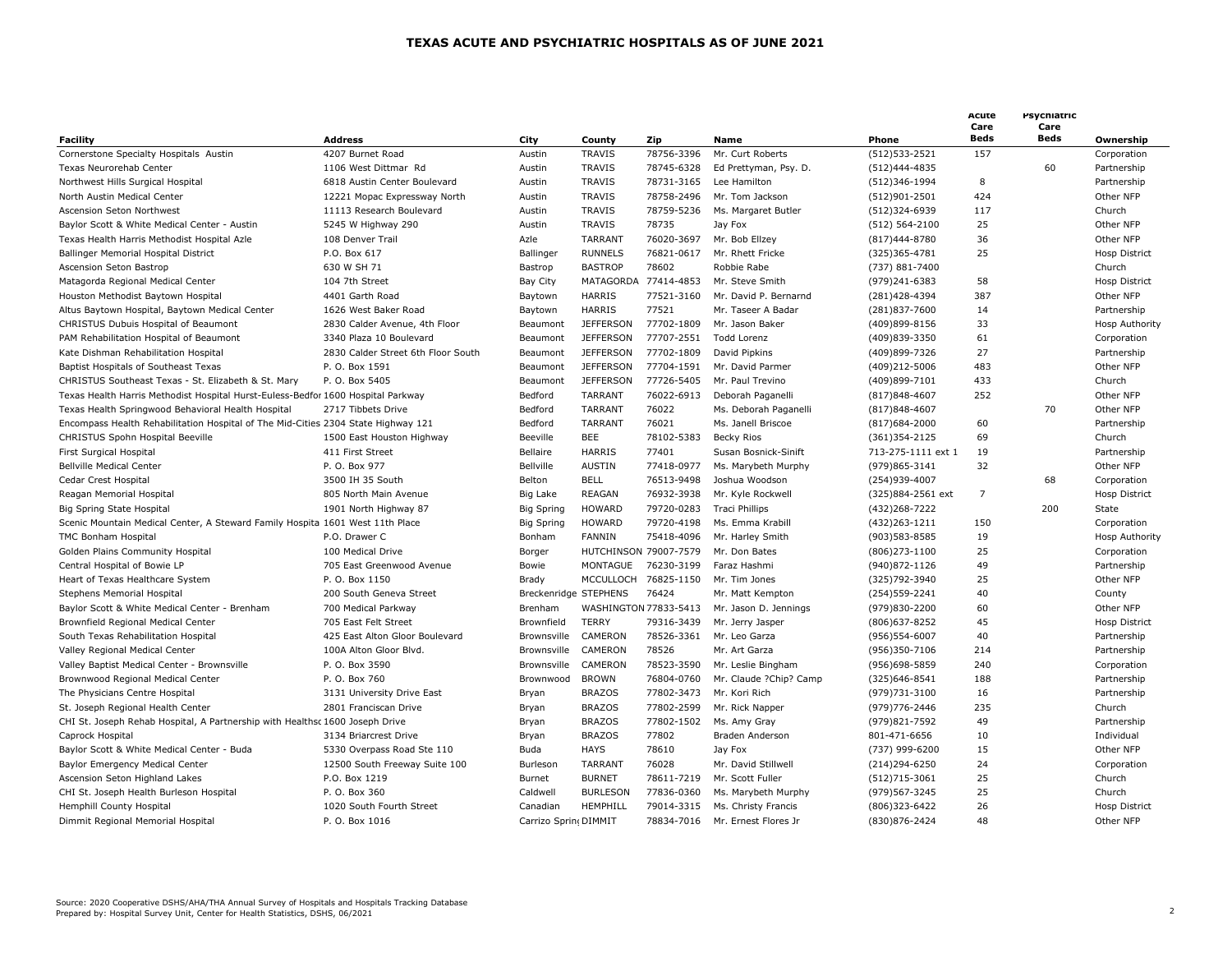|                                                                                            |                                          |                          |                                |                       |                                                |                    | Acute<br>Care  | Psychiatric<br>Care |                      |
|--------------------------------------------------------------------------------------------|------------------------------------------|--------------------------|--------------------------------|-----------------------|------------------------------------------------|--------------------|----------------|---------------------|----------------------|
| <b>Facility</b>                                                                            | <b>Address</b>                           | City                     | County                         | Zip                   | <b>Name</b>                                    | Phone              | Beds           | Beds                | Ownership            |
| Legent Orthopedic Hospital                                                                 | 1401 East Trinity Mills Road             | Carrollton               | <b>DENTON</b>                  | 75007                 | Kim Stewart MSN, RN                            | $(214) 766 - 7173$ | 22             |                     | Partnership          |
| Legent Orthopedic Hospital Carrollton                                                      | 1401 East Trinity Mills Road             | Carrollton               | <b>DALLAS</b>                  | 75006                 | Steve Vidal                                    | 972-899-6986       | 50             |                     | Corporation          |
| Baylor Scott & White Medical Center - Carrollton                                           | 4343 North Josey Lane                    | Carrollton               | <b>DENTON</b>                  | 75010-4691            | Marisa Valdes                                  | (972)394-2255      | 216            |                     | Other NFP            |
| Select Specialty Hospital - Dallas                                                         | 2329 Parker Road                         | Carrollton               | <b>DENTON</b>                  | 75010-4713            | Ms. Holly Powell                               | (469)892-1002      | 60             |                     | Corporation          |
| Carrollton Springs                                                                         | 2225 Parker Road                         | Carrollton               | <b>DENTON</b>                  | 75010                 | Samantha Castle                                | (972)242-4114      |                | 45                  | Corporation          |
| UT Health East Texas Carthage Hospital                                                     | 409 West Cottage Road                    | Carthage                 | PANOLA                         | 75633-1466            | Mr. Gary M. Hudson                             | (903)694-4652      | 42             |                     | Corporation          |
| Lake Travis ER                                                                             | 5012 N FM 620 Road                       | Cedar Park               | <b>TRAVIS</b>                  | 78613                 | Henry Higgins                                  | $(512) 851 - 1011$ | $\overline{4}$ |                     | Partnership          |
| Cedar Park Regional Medical Center                                                         | 1401 Medical Parkway                     | Cedar Park               |                                | WILLIAMSON 78613-7464 | Brad Holland                                   | (512) 528-7000     | 108            |                     | Partnership          |
| Baylor Scott & White Emergency Medical Center Cedar Parl 900 East Whitestone Boulevard     |                                          | Cedar Park               |                                | WILLIAMSON 78613-9093 | Mr. David Stillwell                            | (512)684-4911      | 8              |                     | Corporation          |
| Childress Regional Medical Center                                                          | P. O. Box 1030                           | Childress                | <b>CHILDRESS</b>               | 79201-1030            | Mr. John Henderson                             | (940)937-6371      | 39             |                     | Hosp District        |
| Chillicothe Hospital                                                                       | P. O. Box 370                            | Chillicothe              | HARDEMAN                       | 79225-0370            | Ms. Linda Hall                                 | (940)852-5131      | 21             |                     | <b>Hosp District</b> |
| Texas Health Harris Methodist Hospital Cleburne                                            | 201 Walls Drive                          | Cleburne                 | <b>JOHNSON</b>                 | 76033                 | Ms. Lorrie Normand                             | (817) 556-7799     | 137            |                     | Other NFP            |
| Cleveland Emergency Hospital                                                               | 1017 South Travis Street                 | Cleveland                | LIBERTY                        | 77327                 | Patti Foster                                   | (281) 592-5400     | $\overline{4}$ |                     | Partnership          |
| Goodall-Witcher Hospital                                                                   | P. O. Box 549                            | Clifton                  | <b>BOSQUE</b>                  | 76634-0549            | Mr. Adam Willmann                              | (254) 675-8322     | 25             |                     | Hosp Authority       |
| Coleman County Medical Center                                                              | 310 South Pecos Street                   | Coleman                  | COLEMAN                        | 76834-4159            | Mr. Mike Pruitt                                | (325)625-2135 ext  | 25             |                     | Corporation          |
| Baylor Scott & White Medical Center - College Station                                      | 700 Scott & White Drive                  | College Static BRAZOS    |                                | 77845                 | Mr. Jason D. Jennings                          | (979)207-0100      | 119            |                     | Other NFP            |
| College Station Medical Center                                                             | P. O. Box 10000                          | College Static BRAZOS    |                                | 77842-3500            | Ms. America Farrell                            | (979) 764-5163     | 167            |                     | Partnership          |
| Rock Prairie Behavioral Health                                                             | 3550 Normand Drive                       | College Static BRAZOS    |                                | 77845                 | Ms. Jackie St. Germaine                        | (979)703-8848      |                | 72                  | Corporation          |
| CHI St. Joseph Health - College Station Hospital                                           | 1604 Rock Prairie Rd                     | College Static BRAZOS    |                                | 77845                 | America Farrell                                | (979) 764-5100     | 167            |                     | Partnership          |
| Mitchell County Hospital                                                                   | 997 West Interstate 20                   |                          | Colorado City MITCHELL         | 79512-3998            | Mr. Robbie Dewberry                            | (325) 728 - 3431   | 25             |                     | Hosp District        |
| Columbus Community Hospital                                                                | 110 Shult Drive                          | Columbus                 | COLORADO                       | 78934-3016            | Mr. James Vanek                                | (979)732-2371      | 40             |                     | Other NFP            |
| Comanche County Medical Center                                                             | 10201 HWY 16 N                           | Comanche                 | COMANCHE                       | 76442                 | Dr. Larry Troxell                              | (254)879-4900      | 25             |                     | Other NFP            |
| Woodlands Integrative Care Hospital Inc.                                                   | 1006 Windsor Lake Blvd #200              | Conroe                   | MONTGOMERY 77384               |                       | E.Mikhail Bishai MD                            | (281) 383-9366     |                | 18                  | Corporation          |
| <b>Woodland Springs</b>                                                                    | 15860 Old Conroe Magnolia Road           | Conroe                   | MONTGOMERY 77384               |                       | Dustin Davis                                   | (936) 270-7520     |                | 96                  | Corporation          |
| Encompass Health Rehabilitation Hospital of The Woodland 18550 Interstate Highway 45 South |                                          | Conroe                   |                                | MONTGOMER\ 77384-4119 | Angie Simmons                                  | (281)364-6002      | 84             |                     | Corporation          |
| HCA Houston Healthcare Conroe                                                              | P. O. Box 1538                           | Conroe                   |                                | MONTGOMER\ 77305-1538 | Mr. Matt Davis                                 | (936) 539-7414     | 328            |                     | Corporation          |
| Aspire Hospital LLC                                                                        | 2006 South Loop 336 West, Suite 500      | Conroe                   | MONTGOMERY 77304               |                       | Mr. Konstantinos(Kostas) Gkotsou (936)441-7331 |                    | 30             |                     | Corporation          |
| Montgomery County Mental Health Treatment Facility                                         | 700 Hilbig Road                          | Conroe                   |                                | MONTGOMER\ 77301-1450 | Mr. Jeffrey Rone                               | (936) 522-4200     |                | 100                 | County               |
| Cornerstone Specialty Hospitals Conroe                                                     | 1500 Grand Lake Drive                    | Conroe                   | MONTGOMERY 77304               |                       | Ms. Susanne Ketschmer                          | (682) 831-9670     | 41             |                     | Partnership          |
| Driscoll Children's Hospital                                                               | 3533 South Alameda Street                | Corpus Christ NUECES     |                                | 78411-1721            | Mr. Eric Hamon                                 | (361)694-5002      | 189            |                     | Other NFP            |
| CHRISTUS Spohn Hospital Shoreline Corpus Christi                                           |                                          | Corpus Christ NUECES     |                                | 78404                 | <b>Becky Rios</b>                              | (361)881-3404      | 1051           |                     | Church               |
| The Corpus Christi Medical Center - Bay Area                                               | 7101 South Padre Island Drive            | Corpus Christ NUECES     |                                | 78412-4999            | Jay Woodall                                    | $(361)761 - 1501$  | 631            |                     | Partnership          |
| PAM Specialty Hospital of Corpus Christi South                                             | 6226 Saratoga Boulevard                  | Corpus Christ NUECES     |                                | 78414-3421            | Mr. Hector Bernal                              | (361)986-1600      | 74             |                     | Partnership          |
| South Texas Surgical Hospital                                                              | 6130 Parkway Drive                       | Corpus Christ NUECES     |                                | 78413                 | Mr. Jim Murphy                                 | (361)993-2000      | 33             |                     | Partnership          |
| PAM Specialty Hospital of Corpus Christi North                                             | 600 Elizabeth Street Third Floor         | Corpus Christ NUECES     |                                | 78404-2235            | Mr. Hector Bernal                              | (361)881-3753      | 22             |                     | Corporation          |
| Corpus Christi Rehabilitation Hospital                                                     | 5726 Esplanade Drvie                     | Corpus Christ NUECES     |                                | 78414                 | Michael Pierce                                 | (361)906-3700      | 35             |                     | Corporation          |
| PAM Rehabilitation Hospital of Corpus Christi                                              | 345 S Water Street                       | <b>CORPUS CHR NUECES</b> |                                | 78401                 | <b>Hector Bernal</b>                           | $(361) 500 - 0600$ | 40             |                     | Individual           |
| Navarro Regional Hospital                                                                  | 3201 West Highway 22                     | Corsicana                | <b>NAVARRO</b>                 | 75110-2469            | Mr. Michael Stewart                            | (903)654-6805      | 162            |                     | Partnership          |
| Crane Memorial Hospital                                                                    | 1310 South Alford Street                 | Crane                    | CRANE                          | 79731-3899            | Ms. Dianne Yeager                              | (432) 558-3555     | 25             |                     | <b>Hosp District</b> |
| Crockett Medical Center                                                                    | 1100 East Loop 304                       | Crockett                 | <b>HOUSTON</b>                 | 75835-1810            | Tommy Johnson                                  | (936)546-3896      | 25             |                     | Hosp District        |
| Crosbyton Clinic Hospital                                                                  | 710 West Main Street                     | Crosbyton                | <b>CROSBY</b>                  | 79322-2143            | Ms. Debra Miller                               | (806) 675-2382     | $\overline{2}$ |                     | Other NFP            |
|                                                                                            |                                          | Cuero                    | DE WITT                        | 77954-4716            |                                                | $(361)$ 275-6191   | 49             |                     |                      |
| Cuero Regional Hospital                                                                    | 2550 North Esplanade<br>16303 Grant Road |                          | <b>HARRIS</b>                  | 77429-1253            | Mr. Skip Gjolberg<br>Mr. Nathan Ingram         | (281)516-6186      |                | 24                  | Hosp District        |
| Lone Star Behavioral Health Cypress                                                        |                                          | Cypress                  | <b>HARTLEY</b>                 | 79022-4809            |                                                |                    |                |                     | Corporation          |
| Coon Memorial Hospital and Home                                                            | 1411 Denver Avenue                       | Dalhart                  | <b>DALLAS</b>                  | 75231                 | Mr. Leroy Schaffner<br>Dr. John H Alexander    | (806)244-4571      | 21             |                     | Hosp District        |
| First Baptist Medical Center                                                               | 8111 Meadow Road                         | Dallas                   |                                |                       |                                                | (972)247-7767      | 18             |                     | Corporation          |
| Select Specialty Hospital - Dallas (Downtown)                                              | 3500 Gaston Avenue                       | Dallas                   | <b>DALLAS</b>                  | 75246                 | Mr. Michael McAlister                          | (972)227-0093      | 26             |                     | Corporation          |
| Methodist Rehabilitation Hospital                                                          | 3020 West Wheatland Road                 | Dallas<br><b>Dallas</b>  | <b>DALLAS</b><br><b>DALLAS</b> | 75237-3537            | Mr. Shari Moore                                | (972)708-8606      | 50<br>24       |                     | Partnership          |
| Baylor Scott & White Medical Center - Uptown                                               | 2727 East Lemmon Aveenue                 |                          |                                | 75204-2833            | Nick Taylor                                    | (214) 265 - 2810   |                |                     | Partnership          |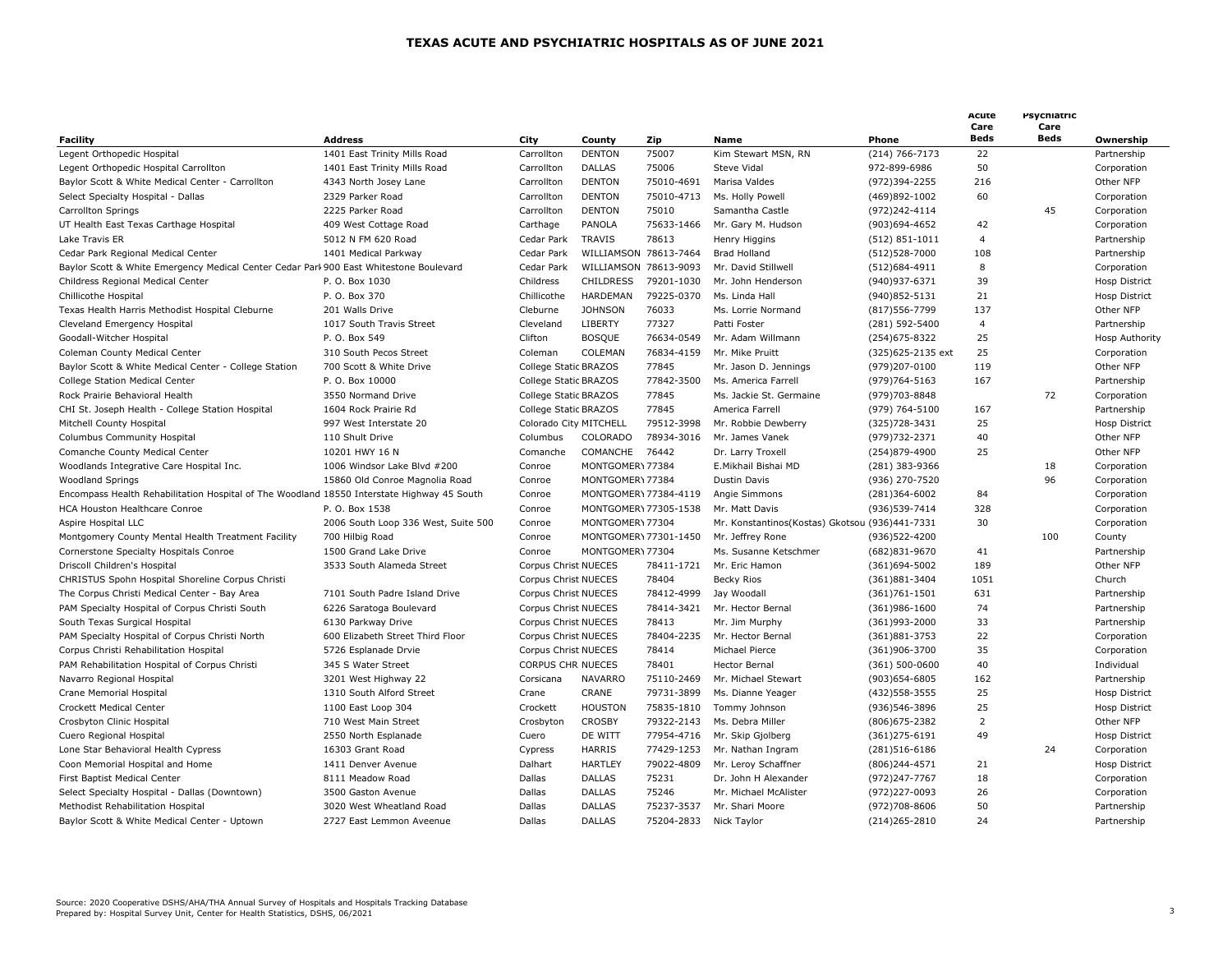|                                                                                   |                                       |              |                  |            |                                   |                    | Acute<br>Care  | Psychiatric<br>Care |                            |
|-----------------------------------------------------------------------------------|---------------------------------------|--------------|------------------|------------|-----------------------------------|--------------------|----------------|---------------------|----------------------------|
| <b>Facility</b>                                                                   | <b>Address</b>                        | City         | County           | Zip        | Name                              | Phone              | <b>Beds</b>    | Beds                | Ownership                  |
| Methodist Dallas Medical Center                                                   | P. O. Box 655999                      | Dallas       | <b>DALLAS</b>    | 75265-5999 | Martin Koonsman, MD               | (214) 947 - 2523   | 563            |                     | Other NFP                  |
| Baylor Scott & White Institute for Rehabilitation                                 | 909 N. Washington Avenue              | Dallas       | <b>DALLAS</b>    | 75246      | David Smith                       | (214)820-9583      | 92             |                     | Partnership                |
| Encompass Health Rehabilitation Hospital of Dallas                                | 7930 Northaven                        | Dallas       | <b>DALLAS</b>    | 75230-3331 | Daniel MacNicol                   | (214) 706-8230     | 60             |                     | Partnership                |
| Dallas Medical Center                                                             | P. O. Box 819094                      | Dallas       | <b>DALLAS</b>    | 75381-9094 | Mr. Ruben Garza                   | (972)888-7070      | 155            |                     | Corporation                |
| Baylor University Medical Center                                                  | 3500 Gaston Avenue                    | Dallas       | <b>DALLAS</b>    | 75246-2088 | Mr. Jason Whitfield               | (214)820-0111      | 914            |                     | Other NFP                  |
| Texas Health Presbyterian Hospital Dallas                                         | 8200 Walnut Hill Lane                 | Dallas       | <b>DALLAS</b>    | 75231-4402 | Mr. James Berg                    | (214) 345-8496     | 875            |                     | Other NFP                  |
| Children's Medical Center of Dallas                                               | 1935 Medical District Street          | Dallas       | <b>DALLAS</b>    | 75235-7701 | Mr.David Berry                    | (214) 456-7000     | 490            |                     | Other NFP                  |
| Parkland Memorial Hospital                                                        | 5200 Harry Hines Boulevard            | Dallas       | <b>DALLAS</b>    | 75235-7708 | Ms. Liz McMullen                  | (214)590-8000      | 882            |                     | <b>Hosp District</b>       |
| Kindred Hospital - Dallas                                                         | 9525 Greenville Ave                   | Dallas       | <b>DALLAS</b>    | 75243-4116 | Misti Varnell                     | (214) 355 - 2634   | 110            |                     | Partnership                |
| Medical City Dallas Hospital                                                      | 7777 Forest Lane                      | Dallas       | <b>DALLAS</b>    | 75230-2505 | Deanna Boyer                      | (972) 566-2850     | 963            |                     | Corporation                |
| Methodist Charlton Medical Center                                                 | 3500 West Wheatland Road              | Dallas       | <b>DALLAS</b>    | 75237-3460 | Ms. Fran Laukaitis                | (214) 947 - 7707   | 317            |                     | Other NFP                  |
| Texas Scottish Rite Hospital for Children                                         | 2222 Welborn Street                   | Dallas       | <b>DALLAS</b>    | 75219-3924 | Mr. Robert L. Walker              | (214) 559-5000     | 100            |                     | Other NFP                  |
| Medical City Green Oaks Hospital                                                  | 7808 Clodus Fields Drive              | Dallas       | <b>DALLAS</b>    | 75251-2206 | Mr. Thomas M. Collins             | (972)770-0850      | $\mathbf{0}$   | 124                 | Corporation                |
| Promise Hospital of Dallas Inc                                                    | 7955 Harry Hines Boulevard            | Dallas       | <b>DALLAS</b>    | 75235-3305 | Jim Whitacre                      | $(214)$ 637-0000   | 66             |                     | Corporation                |
| City Hospital at White Rock                                                       | 9440 Poppy Drive                      | Dallas       | <b>DALLAS</b>    | 75218-3694 | Mr. George Trevino                | $(214)324 - 6117$  | 218            |                     | Partnership                |
| Our Children's House                                                              | 3301 Swiss Avenue                     | Dallas       | <b>DALLAS</b>    | 75204-6219 | Mr. David Berry                   | (214)820-9756      | 39             |                     | Other NFP                  |
| Lifecare Hospitals of North Texas - Dallas                                        | 1950 Record Crossing Road             | Dallas       | <b>DALLAS</b>    | 75235-6223 | Joy Patel                         | (214) 525-8300     | 206            |                     | Partnership                |
| Baylor Scott & White Heart and Vascular Center-Dallas                             | 621 N. Hall Street                    | Dallas       | <b>DALLAS</b>    | 75226-1339 | Nancy Vish, R.N. Ph.D.            | (214)820-0650      | 59             |                     | Partnership                |
| Texas Institute for Surgery at Texas Health Presbyterian D 7115 Greenville Avenue |                                       | Dallas       | <b>DALLAS</b>    | 75231-5126 | John Croley, MBA, JD              | (214) 647 - 5390   | 9              |                     | Partnership                |
| University of Texas Southwestern Medical Center                                   | 5323 Harry Hines Boulevard            | Dallas       | <b>DALLAS</b>    | 75390-9131 | Dr. John Warner                   | (214) 645 - 5480   | 608            |                     | State                      |
| Pine Creek Medical Center                                                         | 9032 Harry Hines Boulevard            | Dallas       | <b>DALLAS</b>    | 75235      | Dan Gideon                        | $(214)572 - 7131$  | 15             |                     | Partnership                |
| Kindred Hospital Dallas Central                                                   | 8050 Meadows Road                     | Dallas       | <b>DALLAS</b>    | 75231-3406 | Ms. Kyron Kooken                  | 469-232-6500       | 60             |                     | Corporation                |
| North Central Surgical Center, LLP                                                | 9301 North Central Expressway # 100   | Dallas       | <b>DALLAS</b>    | 75231      | Mr. Thanh Tran                    | $(214)265 - 2810$  | 23             |                     | Partnership                |
| KPC Promise Hospital of Dallas                                                    | 7955 Harry Hines Blvd                 | Dallas       | <b>DALLAS</b>    | 75235      | Jim                               | $(214) 583 - 6806$ | 60             |                     | Corporation                |
| Dallas Behavioral Healthcare Hospital LLC                                         | 800 Kirnwood Drive                    | De Soto      | <b>DALLAS</b>    | 75115      | Nabil Zaiour, MSA                 | (972) 982-0897     |                | 116                 | Corporation                |
| <b>Hickory Trail Hospital</b>                                                     | 2000 North Old Hickory Trail          | De Soto      | <b>DALLAS</b>    | 75115-2242 | Daniel Martinez-Torres            | (972)298-7323      |                | 86                  | Corporation                |
| Vibra Specialty Hospital                                                          | 2700 Walker Way                       | De Soto      | <b>DALLAS</b>    | 75115-2088 | Mr. Thomas Alexander              | (972)283-5241      | 60             |                     | Corporation                |
| Wise Health System                                                                | 2000 South FM 51                      | Decatur      | WISE             | 76234-3702 | Mr. Jason Wren                    | 940-626-8671       | 148            |                     | Hosp Authority             |
| <b>Stat Specialty Hospital</b>                                                    | 2600 Veterans Blvd                    | Del Rio      | <b>VAL VERDE</b> | 78840      | Daniel Lonergan                   | (830) 498-3000     | $\overline{4}$ |                     | Corporation                |
| Val Verde Regional Medical Center                                                 | 801 Bedell Avenue                     | Del Rio      | VAL VERDE        | 78840-4185 | Ms. Xochy Hurtado                 | (830) 703 - 1740   | 93             |                     | Hosp District              |
| Texoma Medical Center                                                             | 5016 South US Highway 75              | Denison      | <b>GRAYSON</b>   | 75020-4584 | Mr. Ronald T Seal                 | (903)416-4000      | 414            |                     | Corporation                |
| Texas Health Presbyterian Hospital Denton                                         | 3000 I-35                             | Denton       | <b>DENTON</b>    | 76201-5119 | Mr. Jeff Reecer                   | (940)898-7003      | 255            |                     | Other NFP                  |
| Medical City Denton                                                               | 3535 South Interstate 35 East         | Denton       | <b>DENTON</b>    | 76210-6850 | Mr. Caleb O'Rear                  | (940)384-3210      | 208            |                     | Partnership                |
| Horizon Medical Center of Denton                                                  | 2813 S Mayhill Rd 2nd Floor           | Denton       | <b>DENTON</b>    | 76208      | Anbu Nachimuthu                   | (940)320-2300      | 22             |                     | Partnership                |
| Select Rehabilitation Hospital of Denton                                          | 2620 Scripture Street                 | Denton       | <b>DENTON</b>    | 76201      | Ms. Michelle Powell               | (717) 975-4503     | 44             |                     |                            |
| Baylor Scott & White The Heart Hospital - Denton                                  | 2801 South Mayhill Road               | Denton       | <b>DENTON</b>    | 76208      | Mr. Mark Valentine                | (940)220-0600      | 22             |                     | Corporation<br>Partnership |
|                                                                                   |                                       | Denton       | <b>DENTON</b>    | 76201-0644 |                                   | (940)320-8118      |                | 104                 |                            |
| University Behavioral Health of Denton                                            | 2026 West University                  | Denton       | <b>DENTON</b>    | 76208      | Ms. Melanie Ashraf<br>Loren Fouch | (940)239-3013      | 59             |                     | Partnership                |
| Mayhill Hospital                                                                  | 2809 South Mayhill Road               |              |                  |            |                                   |                    |                |                     | Partnership                |
| Yoakum County Hospital                                                            | P. O. Box 1130                        | Denver City  | YOAKUM           | 79323-1130 | Newman Wheeler                    | (806) 592 - 2121   | 24             |                     | County                     |
| Plains Memorial Hospital                                                          | P. O. Box 278                         | Dimmitt      | CASTRO           | 79027-0278 | Nathan Flood                      | (806) 647-8700     | 17             |                     | Hosp District              |
| <b>Memorial Hospital</b>                                                          | 224 East 2nd Street                   | Dumas        | <b>MOORE</b>     | 79029-3808 | Mr. Jeff Turner                   | (806) 935-7801     | 25             |                     | Hosp District              |
| Rice Medical Center                                                               | P. O. Box 277                         | Eagle Lake   | COLORADO         | 77434-0277 | Mr. James D. Janek                | (979)234-5571      | 25             |                     | Corporation                |
| Fort Duncan Regional Medical Center                                               | 3333 North Foster Maldonado Boulevard | Eagle Pass   | MAVERICK         | 78852-5148 | Mr. Eladio Montalvo               | (830) 872-2500     | 101            |                     | Corporation                |
| Eastland Memorial Hospital                                                        | P. O. Box 897                         | Eastland     | EASTLAND         | 76448-0897 | Mr. Ted Matthews                  | (254)629-2601      | 52             |                     | Hosp District              |
| Concho County Hospital                                                            | P. O. Box 987                         | Eden         | CONCHO           | 76837      | Mr. Brian Lady                    | (915)869-5911      | 16             |                     | Hosp District              |
| Oceans Behavioral Hospital of Waco                                                | 5931 Crosslake Parkway                | Eden Prairie | MCLENNAN         | 55344      | Matthew Love                      | (254) 870-4874     |                | 48                  | Corporation                |
| Cornerstone Regional Hospital                                                     | 2302 Cornerstone Boulevard            | Edinburg     | <b>HIDALGO</b>   | 78539-8471 | Ms. Roxanna M. Godinez            | (956)618-4444      | 14             |                     | Partnership                |
| Doctor's Hospital at Renaissance                                                  | 5501 South McColl                     | Edinburg     | <b>HIDALGO</b>   | 78539-9152 | Carlos Cardenas, MD               | (956)661-7606      | 519            |                     | Partnership                |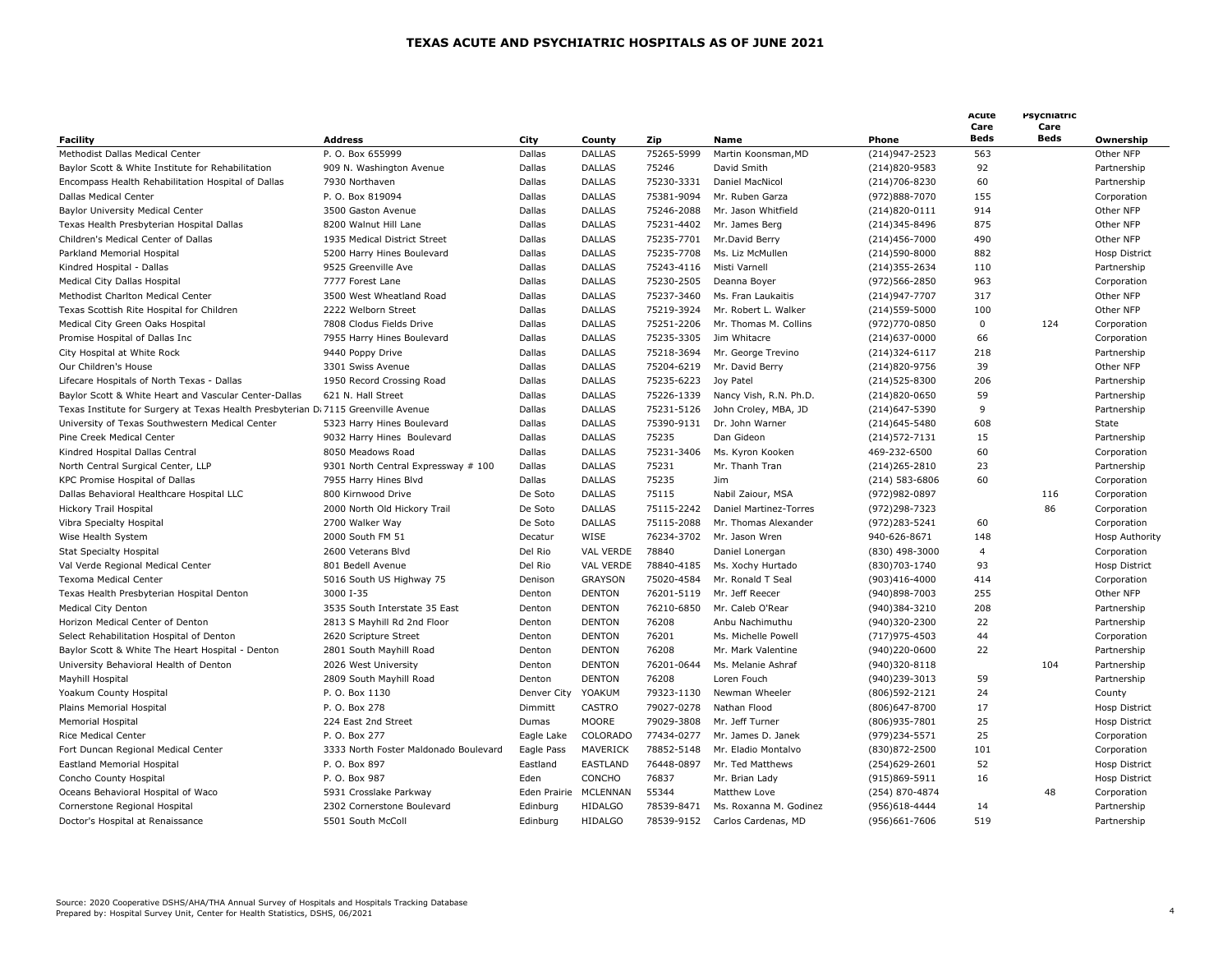| Facility                                                                         | <b>Address</b>                      | City                | County            | Zip        | Name                        | Phone                | Acute<br>Care<br><b>Beds</b> | Psychiatric<br>Care<br><b>Beds</b> | Ownership            |
|----------------------------------------------------------------------------------|-------------------------------------|---------------------|-------------------|------------|-----------------------------|----------------------|------------------------------|------------------------------------|----------------------|
| Edinburg Regional Medical Center                                                 | 1102 West Trenton Road              | Edinburg            | <b>HIDALGO</b>    | 78539-9105 | Charles A. Stark            | (956)388-2003        | 870                          |                                    | Partnership          |
| Jackson County Hospital                                                          | 1013 South Wells Street             | Edna                | <b>JACKSON</b>    | 77957-4098 | Lance Smiga                 | (361) 782 - 5241     | 25                           |                                    | <b>Hosp District</b> |
| El Campo Memorial Hospital                                                       | 303 Sandy Corner Road               | El Campo            | <b>WHARTON</b>    | 77437-9535 | Mr. Nathan Tudor            | (979) 578-5251       | 49                           |                                    | Other NFP            |
| Rio Vista Behavioral Health                                                      | 1390 Northwestern Dr                | El Paso             | <b>EL PASO</b>    | 79912      | Diana Shultz                | (915) 493-8564       |                              | 80                                 | Corporation          |
| The Hospitals of Providence Transmountain Campus                                 | 2000 Transmountain Road             | El Paso             | EL PASO           | 79911      | Mr. Nicholas Tejeda         | (915) 877-8136       | 106                          |                                    | Corporation          |
| University Medical Center of El Paso                                             | P. O. Box 20009                     | El Paso             | EL PASO           | 79998-0009 | Mr. James N. Valenti        | $(915)521 - 7601$    | 354                          |                                    | Hosp District        |
| The Hospitals of Providence Memorial Campus                                      | 2001 North Oregon Street            | El Paso             | <b>EL PASO</b>    | 79902-3368 | Charles Handley             | (915) 577-6625       | 480                          |                                    | Partnership          |
| Las Palmas Medical Center                                                        | 1801 North Oregon Street            | El Paso             | EL PASO           | 79902-3591 | Mr. Hank Hernandez          |                      | 703                          |                                    | Partnership          |
|                                                                                  | 1625 Medical Center Drive           |                     | EL PASO           | 79902-5044 | Victoria Gonzalez           | $(915)521-1105$      | 306                          |                                    |                      |
| The Hospitals of Providence Sierra Campus                                        |                                     | El Paso             |                   |            |                             | (915) 747 - 2634     |                              |                                    | Partnership          |
| Mesa Hill Specialty Hospital                                                     | 2311 North Oregon Street            | El Paso             | EL PASO           | 79902-3216 | Jose Huerta                 | (915) 545-1823       | 32                           |                                    | Corporation          |
| El Paso Psychiatric Center                                                       | 4615 Alameda Avenue                 | El Paso             | EL PASO           | 79905-2702 | Ms. Zulema C. Carrillo      | (915) 534-5412       |                              | 74                                 | State                |
| Highlands Rehabilitation Hospital                                                | 1395 George Dieter Drive            | El Paso             | <b>EL PASO</b>    | 79936-7410 | Mr. Craig Johnson           | (915)298-7222        | 41                           |                                    | Partnership          |
| Kindred Hospital El Paso                                                         | 1740 Curie Drive                    | El Paso             | EL PASO           | 79902-2901 | Ms. America Jones           | (915)351-9044        | 72                           |                                    | Corporation          |
| El Paso LTAC Hospital                                                            | 1221 North Cotton, Third Floor      | El Paso             | <b>EL PASO</b>    | 79902      | Mr. Skylier Blake           | $(915) - 546 - 5851$ | 33                           |                                    | Partnership          |
| El Paso Behavioral Health System                                                 | 1900 Denver Avenue                  | El Paso             | EL PASO           | 79902      | Mr. Phil Sosa               | (915)544-4000        |                              | 166                                | Corporation          |
| Legent Hospital of El Paso                                                       | 1416 George Dieter                  | El Paso             | <b>EL PASO</b>    | 79936-7601 | Dan Plummer                 | (915)849-5100        | 40                           |                                    | Partnership          |
| The Hospitals of Providence East Campus                                          | 3280 Joe Battle Boulevard           | El Paso             | EL PASO           | 79938-2622 | Erik Cazares                | (915)832-2724        | 182                          |                                    | Partnership          |
| El Paso Children's Hospital                                                      | 4845 Alameda Avenue                 | El Paso             | EL PASO           | 79905      | Cindy Stout                 | (915)298-5444        | 122                          |                                    | Other NFP            |
| Cobalt Rehabilitation Hospital El Paso                                           | 1600 E Cliff Dr                     | El Paso             | <b>EL PASO</b>    | 75254      | Jim Ransom                  | (915) 975-8630       | 42                           |                                    | Corporation          |
| Schleicher County Medical Center                                                 | P.O. Box V                          | Eldorado            | <b>SCHLEICHER</b> | 76936      | Mr. Paul Burke              | $(915)853 - 2507$    | 14                           |                                    | Corporation          |
| Electra Memorial Hospital                                                        | P. O. Box 1112                      | Electra             | <b>WICHITA</b>    | 76360-1112 | Ms. Rebecca McCain          | (940)495-3981        | 19                           |                                    | <b>Hosp District</b> |
| Ennis Regional Medical Center                                                    | 2201 West Lampasas Street           | Ennis               | <b>ELLIS</b>      | 75119-5644 | Mr. Robert Honeycutt        | (972)875-0900        | 60                           |                                    | Partnership          |
| Pam Rehabilitation Hospital of Round Rock                                        | 351 Seton Parkway                   | <b>ENOLA</b>        | WILLIAMSON 17025  |            | Troy Lee                    | (737) 708-9800       | 40                           |                                    | Partnership          |
| PAM Rehabilitation Hospital of Humble                                            | 18839 McKay Dr                      | Enola               | <b>HARRIS</b>     | 17025      | Claudia Hauser              | (281) 446-3655       | 46                           |                                    | Partnership          |
| Freestone Medical Center                                                         | 125 Newman Street                   | Fairfield           | <b>FREESTONE</b>  | 75840-1499 | John Yeary                  | (903)389-1611        | 37                           |                                    | <b>Hosp District</b> |
| Connally Memorial Medical Center                                                 | 499 10th Street                     | Floresville         | WILSON            | 78114-3175 | Mr. Kyle Klein              | (830) 393-1306       | 44                           |                                    | Hosp District        |
| Texas Health Presbyterian Hospital Flower Mound                                  | 4400 Long Prairie Road              | Flower Mounc DENTON |                   | 75028-1892 | Mr. Spencer Turner          | (469)322-7000        | 99                           |                                    | Partnership          |
| Icare Rehabilitation Hospital                                                    | 3100 Peters Colony Road             | Flower Mounc DENTON |                   | 75022      | Ms. Teresa Gall             | (214) 513-0310       | 41                           |                                    | Partnership          |
| Pecos County Memorial Hospital                                                   | P. O. Box 1648                      | Fort Stockton PECOS |                   | 79735-1648 | <b>Betsy Briscoe</b>        | (432)336-2004        | 25                           |                                    | County               |
| Wise Health Surgical Hospital                                                    | 3200 North Tarrant Parkway          | Fort Worth TARRANT  |                   | 76177      | Mr. Jason Wren              | (817)502-7300        | 12                           |                                    | Hosp Authority       |
| LifeCare Hospitals of Fort Worth                                                 | 6201 Overton Ridge Boulevard        | Fort Worth          | <b>TARRANT</b>    | 76132-3613 | Austin Cleveland            | $(817)222 - 8302$    | 80                           |                                    | Partnership          |
| Medical City of Alliance                                                         | 3101 North Tarrant Parkway          | Fort Worth          | <b>TARRANT</b>    | 76177      | Mr. Glenn Wallace           | $(817)639 - 1100$    | 75                           |                                    | Corporation          |
| Texas Rehabilitation Hospital of Fort Worth                                      | 425 Alabama Avenue                  | Fort Worth          | <b>TARRANT</b>    | 76104-1022 | Jake Daggett                | (817) 820 - 3464     | 66                           |                                    | Corporation          |
| Texas Health Harris Methodist Hospital Alliance                                  | 10864 Texas Health Trail            | Fort Worth          | <b>TARRANT</b>    | 76244      | Mr. Clint Abernathy         | $(817)236 - 2500$    | 74                           |                                    | Other NFP            |
| Mesa Springs                                                                     | 5560 Mesa Springs Drive             | Fort Worth          | <b>TARRANT</b>    | 76123      | Ms. Barbara Schmidt         | $(817)$ 292-4600     |                              | 72                                 | Corporation          |
| Texas Health Harris Methodist Hospital Southwest Fort Wor 6100 Harris Parkway    |                                     | Fort Worth          | <b>TARRANT</b>    | 76132-4199 | Rebecca                     | $(817)433 - 6551$    | 263                          |                                    | Other NFP            |
| Texas Health Specialty Hospital Fort Worth                                       | 1301 Pennsylvania Avenue, 4th Floor | Fort Worth          | <b>TARRANT</b>    | 76104-2190 | Ms. Pam Duffey              | $(817)250 - 5506$    | 15                           |                                    | Church               |
| Baylor Scott & White All Saints Medical Center - Fort Worth P. O. Box 31         |                                     | Fort Worth          | <b>TARRANT</b>    | 76101-0031 | Michael Sanborn             | (817) 922 - 1957     | 538                          |                                    | Other NFP            |
| Cook Children's Medical Center                                                   | 801 Seventh Avenue                  | Fort Worth          | <b>TARRANT</b>    | 76104-2796 | Ms. Nancy Cychol            | (682)885-4340        | 444                          |                                    | Other NFP            |
|                                                                                  |                                     |                     | <b>TARRANT</b>    |            |                             |                      |                              |                                    |                      |
| Encompass Health Rehabilitation Hospital of City View                            | 6701 Oakmont Boulevard              | Fort Worth          |                   | 76132-2957 | Ms. Janell Briscoe          | (817) 370-4797       | 62                           |                                    | Corporation          |
| USMD Hospital at Fort Worth                                                      | 5900 Dirk Road                      | Fort Worth          | <b>TARRANT</b>    | 76132-5473 | Ms. Stephanie Atkins-Guidry | (817) 433-9165       | 8                            |                                    | Partnership          |
| Baylor Scott & White Institute for Rehabilitation at Fort Wo 6601 Harris Parkway |                                     | Fort Worth          | <b>TARRANT</b>    | 76132      | Mr. Jeffrey Thompson        | (817) 433-9928       | 42                           |                                    | Partnership          |
| Wellbridge Hospital of Fort Worth                                                | 6200 Overton Ridge Boulevard        | Fort Worth          | <b>TARRANT</b>    | 76132      | Kimberly Hancock, LPC       | $(817)361 - 1991$    |                              | 48                                 | Corporation          |
| Texas Health Harris Methodist Hospital Fort Worth                                | 1301 Pennsylvania Avenue            | Fort Worth          | <b>TARRANT</b>    | 76104-2190 | Joseph                      | $(817)250 - 7771$    | 720                          |                                    | Other NFP            |
| John Peter Smith Hospital                                                        | 1500 South Main Street              | Fort Worth          | <b>TARRANT</b>    | 76104-4941 | Mr. Robert Earley           | (817) 927 - 1230     | 578                          |                                    | Hosp District        |
| Medical City Fort Worth                                                          | 900 Eighth Avenue                   | Fort Worth          | <b>TARRANT</b>    | 76104-3986 | Mr. Jyric Sims              | (817) 347-5857       | 320                          |                                    | Partnership          |
| Texas Health Huguley Hospital                                                    | P. O. Box 6337                      | Fort Worth          | <b>TARRANT</b>    | 76115-6337 | Mr. Kenneth A. Finch        | (817) 551 - 2704     | 291                          |                                    | Church               |
| Kindred Hospital - Tarrant County                                                | 7800 Oakmont Boulevard              | Fort Worth          | <b>TARRANT</b>    | 76132-4203 | Susan Schaetti              | (817)346-0094        | 92                           |                                    | Corporation          |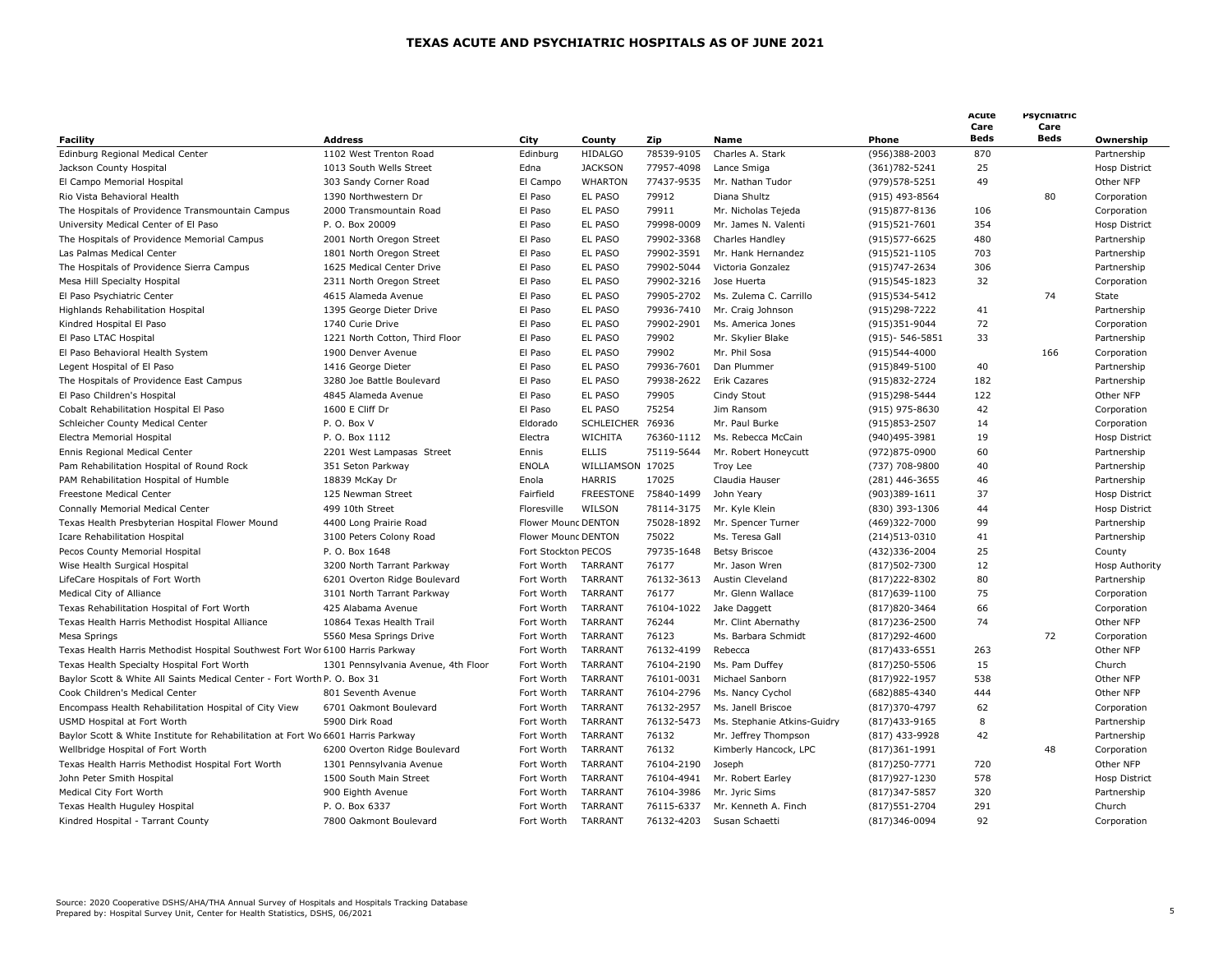|                                                                                          |                                         |                         |                   |            |                            |                   | Acute<br>Care<br><b>Beds</b> | Psychiatric<br>Care<br><b>Beds</b> |                       |
|------------------------------------------------------------------------------------------|-----------------------------------------|-------------------------|-------------------|------------|----------------------------|-------------------|------------------------------|------------------------------------|-----------------------|
| <b>Facility</b>                                                                          | <b>Address</b>                          | City                    | County            | Zip        | Name                       | Phone             |                              |                                    | Ownership             |
| Kindred Hospital - Fort Worth                                                            | 815 Eighth Avenue                       | Fort Worth              | TARRANT           | 76104-2609 | <b>Kelly Bailey</b>        | (817)332-4812     | 67                           |                                    | Corporation           |
| Baylor Scott & White Surgical Hospital - Fort Worth                                      | 1800 Park Place                         | Fort Worth              | TARRANT           | 76110      | Mr. Paul DeBona            | (682)703-5600     | 30                           |                                    | Partnership           |
| Hill Country Memorial Hospital                                                           | P. O. Box 835                           | Fredericksbur GILLESPIE |                   | 78624-0835 | Ms. Jayne Pope             | (830)997-1314     | 86                           |                                    | Other NFP             |
| Parmer Medical Center                                                                    | 1307 Cleveland Street                   | Friona                  | PARMER            | 79035-1121 | Ms. Gayla Quillin          | (806)250-2754     | 25                           |                                    | Other NFP             |
| Texas Health Hospital Frisco                                                             | 12400 Dallas Parkway                    | Frisco                  | <b>DENTON</b>     | 75033      | <b>Brett Lee</b>           | (469) 495-2000    | 63                           |                                    | Other NFP             |
| Baylor Scott & White Medical Center - Frisco                                             | 5601 Warren Parkway                     | Frisco                  | COLLIN            | 75034-4069 | Trevor Castaneda           | (214)407-5001     | 68                           |                                    | Partnership           |
| Baylor Scott & White Medical Center - Centennial                                         | 12505 Lebanon Road                      | Frisco                  | COLLIN            | 75035-8298 | Ryan Gebhart               | (972) 963 - 3045  | 118                          |                                    | Corporation           |
| Baylor Scott & White Institute for Rehabilitation at Frisco                              | 2990 Legacy Drive                       | Frisco                  | COLLIN            | 75034-6066 | Mr. Ryan Seymour           | (469)888-5201     | 44                           |                                    | Partnership           |
| Haven Behavioral Hospital of Frisco                                                      | 5680 Frisco Square Boulevard Suite 3000 | Frisco                  | COLLIN            | 75034      | Gerald Lang                | (469) 535-8000    |                              | 70                                 | Corporation           |
| North Texas Medical Center                                                               | 1900 Hospital Boulevard                 | Gainesville             | COOKE             | 76240      | Thomas Sledge              | (940)612-8603     | 60                           |                                    | <b>Hosp District</b>  |
| Shriners Hospital for Children- Galveston                                                | 815 Market Street                       | Galveston               | GALVESTON         | 77550-2720 | Mary Glendening            | (409)770-6600     | 30                           |                                    | Other NFP             |
| University of Texas Medical Branch Hospital                                              | 301 University Boulevard                | Galveston               | <b>GALVESTON</b>  | 77550-2708 | Mr. David Gruener          | (409) 772 - 3446  | 444                          |                                    | State                 |
| Perimeter Behavioral Hospital of Dallas                                                  | 2696 W Walnut St                        | Garland                 | <b>DALLAS</b>     | 75042      | Rod Laughlin               | (496) 867-1120    |                              | 60                                 | Partnership           |
| Garland Behavioral Hospital                                                              | 2300 Marie Curie Boulvard 5th Floor     | Garland                 | <b>DALLAS</b>     | 75042      | Lori Verbeke               | (972)487-5309     |                              | 72                                 | Corporation           |
| Cobalt Rehabilitation Houston Heights                                                    | 1917 Ashland St 4th Floor               | Garland                 | HARRIS            | 75040      | Jeff Crawford              | (713) 814-9102    | 35                           |                                    | Corporation           |
| Coryell Memorial Hospital                                                                | 1507 West Main Street                   | Gatesville              | CORYELL           | 76528-1098 | Mr. David K. Byrom, CPA    | (254)248-6300     | 25                           |                                    | Hosp Authority        |
| Rock Springs                                                                             | 700 Southeast Inner Loop                | Georgetown              | WILLIAMSON 78626  |            | Mark Puckett               | (512)819-9400     |                              | 72                                 | Corporation           |
| Georgetown Behavioral Health Institute                                                   | 3101 South Austin Avenue                | Georgetown              | WILLIAMSON 78626  |            | Monica Ochoa               | $(512)819-1101$   |                              | 118                                | Corporation           |
| Glen Rose Medical Center                                                                 | P. O. Box 2099                          | Glen Rose               | SOMERVELL         | 76043-2099 | Mr. Ray Reynolds           | (254)897-2215     | 16                           |                                    | <b>Hosp Authority</b> |
| Memorial Hospital                                                                        | P. O. Box 587                           | Gonzales                | <b>GONZALES</b>   | 78629-0587 | Mr. Chuck Norris           | (830) 672-7581    | 33                           |                                    | Hosp District         |
| Graham Hospital District                                                                 | P. O. Box 1390                          | Graham                  | <b>YOUNG</b>      | 76450-1390 | Mr. Shane Kernell          | (940)549-3400     | 25                           |                                    | City                  |
| Lake Granbury Medical Center                                                             | 1310 Paluxy Road                        | Granbury                | <b>HOOD</b>       | 76048-5699 | David Orcutt               | $(817)573 - 2273$ | 73                           |                                    | Corporation           |
| <b>Texas General Hospital</b>                                                            | 2709 Hospital Boulevard                 | Grand Prairie TARRANT   |                   | 75051-1017 | Danial Hashmi              | (214) 603 - 7875  | 41                           |                                    | Corporation           |
| Texas General Hospital - Van Zandt Regional Medical Cente 707 North Waldrip Street       |                                         | Grand Saline VAN ZANDT  |                   | 75140-1555 | Dr. Amir Qureshi           | (903)717-3300     | 52                           |                                    | Partnership           |
| Sagecrest Hospital Grapevine                                                             | 4201 William D Tate Avenue              | Grapevine               | TARRANT           | 76051-5736 | Mr. Robert Sanchez         | $(817)288 - 1330$ | 60                           |                                    | Partnership           |
| Baylor Scott & White Medical Center - Grapevine                                          | 1650 West College Street                | Grapevine               | <b>TARRANT</b>    | 76051-3596 | Mr. Steven Newton          | (817)329-2500     | 302                          |                                    | Other NFP             |
| Hunt Regional Medical Center Greenville                                                  | 4215 Joe Ramsey Boulevard East          | Greenville              | <b>HUNT</b>       | 75401-7852 | Mr. Richard Carter         | (903)408-1600     | 181                          |                                    | Hosp District         |
| Glen Oaks Hospital                                                                       | 301 East Division St.                   | Greenville              | <b>HUNT</b>       | 75402-4199 | James Miller               | (903)454-6000     |                              | 54                                 | Corporation           |
| Limestone Medical Center                                                                 | 701 McClintic Dr.                       | Groesbeck               | LIMESTONE         | 76642-2128 | Mr. Larry Price            | (254) 729-3281    | 20                           |                                    | <b>Hosp District</b>  |
| Lavaca Medical Center                                                                    | 1400 North Texana Street                | Hallettsville           | LAVACA            | 77964-2099 | Mr. Steve Bowen            | (361) 798 - 3671  | 25                           |                                    | <b>Hosp District</b>  |
| Hamilton General Hospital                                                                | 400 North Brown Street                  | Hamilton                | <b>HAMILTON</b>   | 76531-1598 | Mr. Grady Hooper           | (254)386-1950     | 25                           |                                    | <b>Hosp District</b>  |
| Hamlin Memorial Hospital                                                                 | P. O. Box 400                           | Hamlin                  | <b>JONES</b>      | 79520-0400 | Jessica Villanueva         | (325) 576-3646    | 25                           |                                    | Hosp District         |
| Seton Medical Center Harker Heights                                                      | 850 West Central Texas Expressway       | Harker Height BELL      |                   | 76548-1890 | Patrick Swindle            | (254) 953-8342    | 83                           |                                    | Corporation           |
|                                                                                          | 508 Victoria Lane                       | Harlingen               | CAMERON           | 78550      | Ms. Cary L. Montalvo       | (956)425-9600     | 82                           |                                    | Partnership           |
| Solara Specialty Hospitals Harlingen                                                     | P. O. Box 2668                          |                         | CAMERON           | 78551-2668 | Ms. Sonia Hernandez-Keeble |                   |                              | 55                                 |                       |
| Rio Grande State Center                                                                  |                                         | Harlingen               | CAMERON           | 78550-3213 | Matthew Wolthoff           | (956)364-8401     | 112                          |                                    | State                 |
| Harlingen Medical Center                                                                 | 5501 South Expressway 77                | Harlingen               |                   |            |                            | (956)365-1558     | 586                          |                                    | Partnership           |
| Valley Baptist Medical Center                                                            | P. O. Drawer 2588                       | Harlingen               | CAMERON           | 78551-2588 | Mr. Manny Vela             | (956)389-5505     |                              |                                    | Corporation           |
| Palms Behavioral Health                                                                  | 613 Victoria Lane                       | Harlingen               | CAMERON           | 78550      | Mr. Brennan L. Francois    | (844) 601-4040    |                              | 94                                 | Corporation           |
| Haskell Memorial Hospital                                                                | P. O. Box 1117                          | Haskell                 | <b>HASKELL</b>    | 79521-1117 | Mr. Fran McCown            | (940)864-2621     | 25                           |                                    | <b>Hosp District</b>  |
| Sabine County Hospital                                                                   | P. O. Box 750                           | Hemphill                | SABINE            | 75948-0750 | Mr. Jerry Howell           | (409) 787 - 3523  | 25                           |                                    | Corporation           |
| UT Health East Texas Henderson Hospital                                                  | 300 Wilson Street                       | Henderson               | <b>RUSK</b>       | 75652-5956 | Mark Leitner               | (903) 657 - 3619  | 96                           |                                    | Corporation           |
| Clay County Memorial Hospital                                                            | 310 West South Street                   | Henrietta               | <b>CLAY</b>       | 76365-3346 | Mr. Jeff Huskey            | (940) 538-5621    | 25                           |                                    | County                |
| Hereford Regional Medical Center                                                         | 540 West 15th Street                    | Hereford                | <b>DEAF SMITH</b> | 79045-2820 | Mr. Jeff Barnhart          | (806)349-9200     | 42                           |                                    | Hosp District         |
| Hill Regional Hospital                                                                   | 101 Circle Drive                        | Hillsboro               | HILL              | 76645      | Mr. Michael Ellis          | (254)580-8950     | 116                          |                                    | Corporation           |
| Medina Regional Hospital                                                                 | 3100 Avenue E                           | Hondo                   | MEDINA            | 78861-3599 | Ms Janice Simons           | (830) 426 - 7838  | 25                           |                                    | Hosp District         |
| The Hospital of Providence Horizon City Campus                                           | 13600 HORIZON BOULEVARD SUITE 100       | HORIZON CITEL PASO      |                   | 79928      | Allie Lozano               | (915)4077878      | 16                           |                                    | Partnership           |
| Kyle ER & Hospital                                                                       | 5615 Kyle Center Drive                  | Houston                 | <b>HAYS</b>       | 77081      | Harbir Caginart-Singh      | (512) 504-9950    | 4                            |                                    | Partnership           |
| Altus Houston Hospital, Celestial Hospital, Odyssey Hospita 6011 W Sam Houston Parkway S |                                         | Houston                 | <b>HARRIS</b>     | 77072      | Kris Jenkins               | (713) 773-0556    | 10                           |                                    | Partnership           |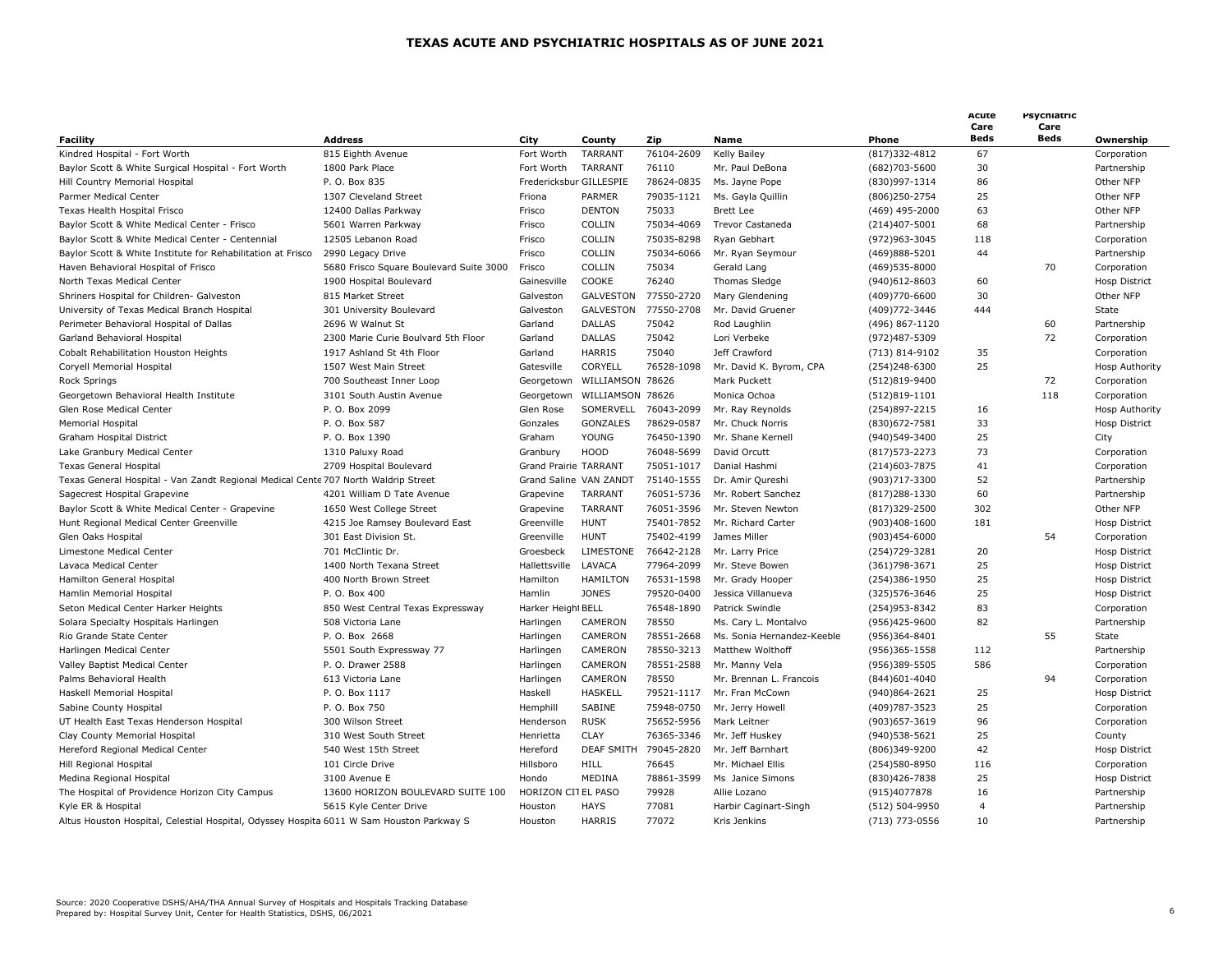|                                                                                |                                 |         |               |            |                             |                                  | Acute<br>Care  | Psychiatric<br>Care |                            |
|--------------------------------------------------------------------------------|---------------------------------|---------|---------------|------------|-----------------------------|----------------------------------|----------------|---------------------|----------------------------|
| <b>Facility</b>                                                                | <b>Address</b>                  | City    | County        | Zip        | Name                        | Phone                            | <b>Beds</b>    | <b>Beds</b>         | Ownership                  |
| First Texas Hospital                                                           | 9922 Louetta Road               | Houston | <b>HARRIS</b> | 77070      | Harold Engle                | (346)206-2300                    | 50             |                     | Corporation                |
| Providence Hospital of North Houston LLC                                       | 16750 Red Oak Drive             | Houston | <b>HARRIS</b> | 77090      | Ms. Huong Le                | (281)453-7110                    | 16             |                     | Corporation                |
| <b>Trinity Hospital</b>                                                        | 9430 OLD KATY ROAD SUITE 100    | Houston | Harris        | 77055      | Anish Bavishi               | $(713)$ 461-1000                 | 56             |                     | Corporation                |
| Houston Behavioral Healthcare Hospital                                         | 2801 Gessner Road               | Houston | <b>HARRIS</b> | 77080      | Mr. Roy Hollis              | (832)834-7710                    |                | 88                  | Corporation                |
| Memorial Hermann - Texas Medical Center                                        | 6411 Fannin Street              | Houston | <b>HARRIS</b> | 77030-1501 | Anthony Long                | $(713)704 - 6614$                | 1389           |                     | Other NFP                  |
| HCA Houston Healthcare Northwest                                               | 710 FM 1960 West                | Houston | <b>HARRIS</b> | 77090-3496 | James Feldott               | (281)440-2105                    | 417            |                     | Partnership                |
| Kindred Hospital Houston Medical Center                                        | 6441 Main Street                | Houston | <b>HARRIS</b> | 77030-1596 | Mr. Robert Stein            | (713)790-0500                    | 110            |                     | Corporation                |
| Kindred Hospital Houston Northwest                                             | 11297 Fallbrook Drive           | Houston | <b>HARRIS</b> | 77065-4230 | Tracy Kohler                | (281)517-1001                    | 84             |                     | Corporation                |
| UGH Pain & Spine                                                               | 5445 La Branch Street           | Houston | <b>HARRIS</b> | 77004-6835 | MaryNan Whitmeyer           | (713) 525 - 7910                 | $\overline{7}$ |                     | Corporation                |
| Harris Health System Ben Taub Hospital                                         | 1504 Taub Loop                  | Houston | <b>HARRIS</b> | 77030-1608 | Esmaeil Porsa               | (713) 566-6410                   | 645            |                     | <b>Hosp District</b>       |
| Memorial Hermann Southeast Hospital                                            | 11800 Astoria Boulevard         | Houston | <b>HARRIS</b> | 77089-6041 | Mr. Kyle Price              | (281)929-6100                    | 357            |                     | Other NFP                  |
| Pine Valley Specialty Hospital                                                 | 6160 South Loop East            | Houston | <b>HARRIS</b> | 77087-1010 | Mr. Brent Hanson            | (713)640-2400                    | 59             |                     | Corporation                |
| HCA Houston Healthcare Medical Center                                          | 1313 Hermann Drive              | Houston | <b>HARRIS</b> | 77004-7092 | Mr. Peyton                  | (713) 527-5019                   | 444            |                     | Partnership                |
| The Woman's Hospital of Texas                                                  | 7600 Fannin Street              | Houston | <b>HARRIS</b> | 77054-1900 | Ms. Linda B. Russell        | (713) 791 - 7150                 | 397            |                     | Partnership                |
| Memorial Hermann Southwest Hospital                                            | 7600 Beechnut Street            | Houston | <b>HARRIS</b> | 77074-4389 | Ms. Malisha Patel           | (713) 456-4148                   | 547            |                     | Other NFP                  |
| Houston Methodist Willowbrook Hospital                                         | 18220 Tomball Parkway           | Houston | <b>HARRIS</b> | 77070-4318 | Mr. Keith Barber            | (281)477-1003                    | 313            |                     | Other NFP                  |
| The Menninger Clinic                                                           | 12301 South Main Street         | Houston | <b>HARRIS</b> | 77035-6207 | E. Coffey                   | (713) 275-5002                   |                | 120                 | Other NFP                  |
| Cornerstone Specialty Hospitals Houston Medical Center                         | 1300 Binz Street,               | Houston | <b>HARRIS</b> | 77004-7016 | Guido Cubellis              | $(713)285 - 1018$                | 65             |                     | Corporation                |
| University of Texas M.D. Anderson Cancer Center                                | 1515 Holcombe Boulevard, Box 43 | Houston | <b>HARRIS</b> | 77030-4009 | Pete Pisters, M.D.          | (713) 792-6000                   | 665            |                     | State                      |
| Harris County Psychiatric Center                                               | 2800 South MacGregor Way        | Houston | <b>HARRIS</b> | 77021-1000 | Mr. Stephen M. Glazier      | (713) 741 - 7803                 |                | 208                 | State                      |
| Texas Orthopedic Hospital                                                      | 7401 South Main                 | Houston | <b>HARRIS</b> | 77030-4509 | Mr. Eric Becker             | (713) 794-3505                   | 49             |                     | Partnership                |
| Healthbridge Children's Hospital - Houston Ltd.                                | 2929 Woodland Park Drive        | Houston | <b>HARRIS</b> | 77082-2687 | Guido Cubellis              | (281) 293-7774                   | 40             |                     | Partnership                |
| Cornerstone Specialty Hospitals Medical Center                                 | 2001 Hermann Drive              | Houston | <b>HARRIS</b> | 77004      | Mr. Billy Wilcox            | (832)649-6200                    | 35             |                     | Partnership                |
| Houston Methodist Hospital                                                     | 6565 Fannin Street              | Houston | <b>HARRIS</b> | 77030-2707 | Ms. Roberta Schwartz        | (713) 790 - 3311                 | 1367           |                     | Other NFP                  |
| Memorial Hermann Memorial City Medical Center                                  | 921 N Gessner Drive             | Houston | <b>HARRIS</b> | 77024-2501 | Mr. Paul O?Sullivan         | (713) 242 3055                   | 444            |                     | Other NFP                  |
| CHI St. Luke's Health Baylor College of Medicine Medical C 6720 Bertner Street |                                 | Houston | <b>HARRIS</b> | 77030-2697 | Liz Youngblood              | (713)355-2300                    | 909            |                     | Church                     |
| St. Joseph Medical Center                                                      | 1401 St Joseph Parkway          | Houston | <b>HARRIS</b> | 77002-8393 | Kimberly Bassett            | $(713) - 757 - 7482$             | 790            |                     | Corporation                |
| Shriners Hospitals For Children                                                | 6977 Main Street                | Houston | <b>HARRIS</b> | 77030-3701 | Ms. Cathy Monaci            | (713) 797-1616                   | 40             |                     | Other NFP                  |
| West Oaks Hospital                                                             | 6500 Hornwood Drive             | Houston | <b>HARRIS</b> | 77074-5095 | Ms. Ashley Sacriste         | (713)995-0909                    |                | 144                 | Corporation                |
| HCA Houston Healthcare Cypress Fairbanks                                       | 10655 Steepletop Drive          | Houston | <b>HARRIS</b> | 77065-4297 | Ms. TaShauna McCray, DNP RN | (281)897-3108                    | 181            |                     | Partnership                |
| Texas Children's Hospital                                                      | 6621 Fannin Street              | Houston | <b>HARRIS</b> | 77030-2399 | Mr. Mark A. Wallace         | (832)824-1000                    | 985            |                     | Other NFP                  |
| IntraCare North Hospital                                                       | 1120 Cypress Station            | Houston | HARRIS        | 77090-3031 | Mr. Terry Scovill           | (281)893-7200                    |                | 90                  | Other NFP                  |
| Sun Behavioral Houston                                                         | 7601 Fannin                     | Houston | <b>HARRIS</b> | 77054      | <b>Brennan Francois</b>     | (713) 796 - 2273                 |                | 148                 | Corporation                |
| Behavioral Hospital of Bellaire                                                | 5314 Dashwood                   | Houston | <b>HARRIS</b> | 77081      | Eric Amoh                   | (713)600-9500                    |                | 124                 | Partnership                |
| St. Luke's Hospital at the Vintage                                             | 20171 Chasewood Park Drive      | Houston | <b>HARRIS</b> | 77070      | Mario Garner                | (832) 534-5910                   | 106            |                     | Church                     |
| Houston Methodist West Hospital                                                | 18500 Katy Freeway              | Houston | <b>HARRIS</b> | 77094-1110 | Mr. Wayne M. Voss           | (832) 522-1000                   | 239            |                     | Other NFP                  |
| Hermann Drive Surgical Hospital LP                                             | 2001 Hermann Drive              | Houston | <b>HARRIS</b> | 77004      | Nicole Walker               | (713)285-5500                    | 25             |                     | Partnership                |
| Encompass Health Rehabilitation Hospital of Cypress                            | 13031 Wortham Center Drive      | Houston | <b>HARRIS</b> | 77065-5662 | Ms. Sheila Bollier          | (832)280-2500                    | 60             |                     | Corporation                |
| Encompass Health Rehabilitation Hospital The Vintage                           | 20180 Chasewood Park Drive      | Houston | <b>HARRIS</b> | 77070      | Ms. Krista Uselman          | (281)205-5100                    | 60             |                     | Partnership                |
| AD Hospital East LLC                                                           | 12950 EAST FREEWAY SUITE 100    | Houston | <b>HARRIS</b> | 77015-5710 | Robert A. Turner            | (713)330-3887                    | 16             |                     | Corporation                |
| United Memorial Medical Center North Houston                                   | 17400 Red Oak Drive             | Houston | <b>HARRIS</b> | 77090-1246 | Mr. Asit Choksi             | (281)844-6909                    | 4              |                     | Corporation                |
| Westside Surgical Hosptial                                                     | 4200 Twelve Oaks Drive          | Houston | <b>HARRIS</b> | 77027      | Ms. Debra Preston           | (713) 621-5010                   | 12             |                     | Corporation                |
| United Memorial Medical Center                                                 | 510 West Tidwell Road           | Houston | <b>HARRIS</b> | 77091-4399 | Ms. Farida Moeen            | (281)618-8550                    | 144            |                     | Partnership                |
| <b>TIRR Memorial Hermann</b>                                                   | 1333 Moursund Street            | Houston | <b>HARRIS</b> | 77030-3405 | Mr. Carl Josehart           | (713) 799-5278                   | 134            |                     | Other NFP                  |
| HCA Houston Healthcare West                                                    | 12141 Richmond Avenue           | Houston | <b>HARRIS</b> | 77082-2499 | Megan Marietta              | (281) 588-8080                   | 302            |                     | Partnership                |
| Memorial Hermann Greater Heights Hospital                                      | 1635 North Loop West            | Houston | <b>HARRIS</b> | 77008-1500 | Paul O?Sullivan             | (713)867-4649                    | 260            |                     | Other NFP                  |
|                                                                                | 17750 Cali Drive                | Houston | <b>HARRIS</b> | 77090-2700 |                             |                                  |                | 128                 |                            |
| Cypress Creek Hospital                                                         | 17080 RED OAK DRIVE             | Houston | <b>HARRIS</b> | 77090-2692 | Phuong Cardoza              | (281) 586-5918<br>(281) 539-2918 | 15             |                     | Corporation<br>Partnership |
| TOPS Surgical Specialty Hospital                                               |                                 |         |               |            | <b>Grant Magness</b>        |                                  |                |                     |                            |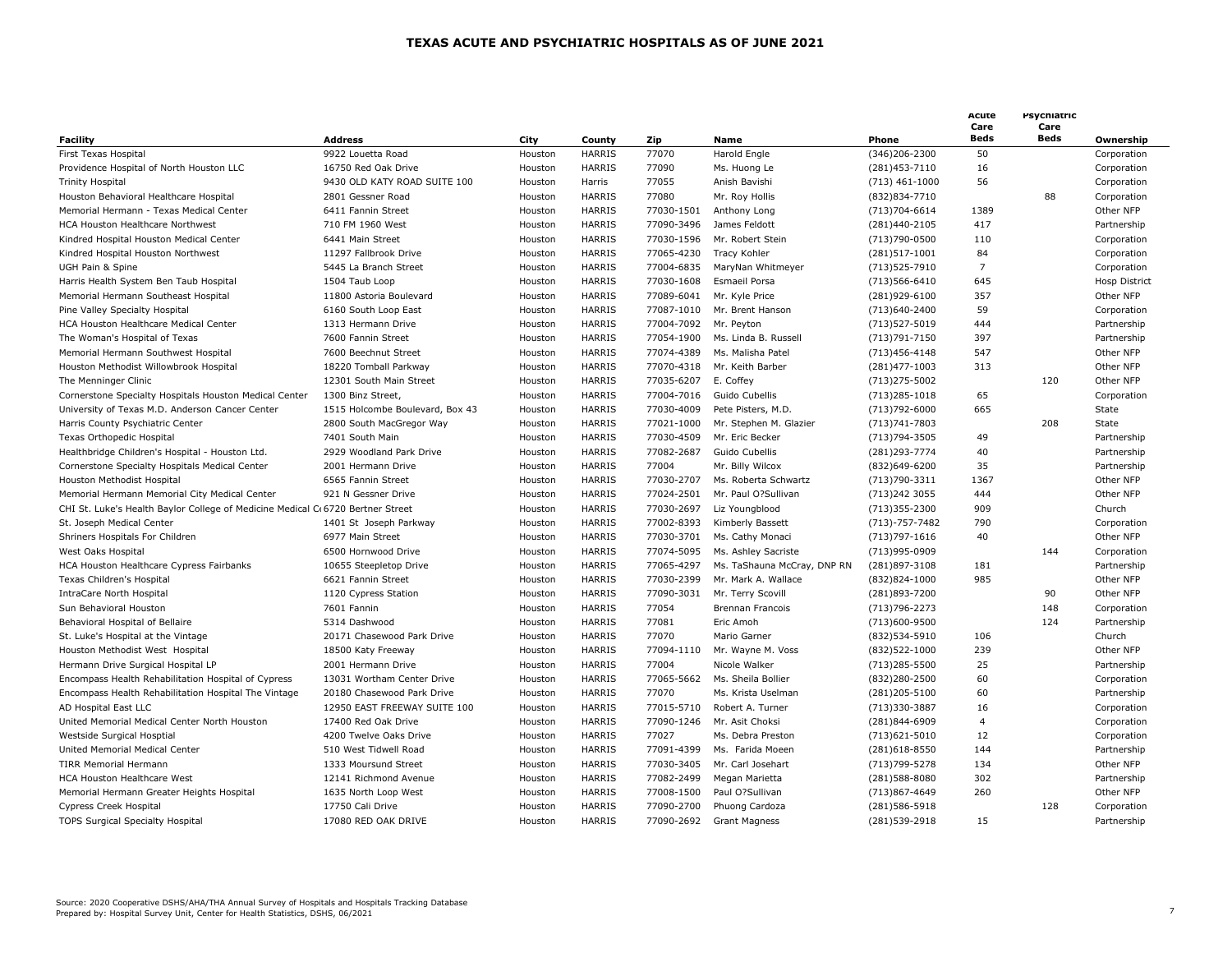| Facility                                                                       | <b>Address</b>                 | City                  | County           | Zip        | <b>Name</b>                 | Phone              | Acute<br>Care<br>Beds | Psychiatric<br>Care<br>Beds | Ownership            |
|--------------------------------------------------------------------------------|--------------------------------|-----------------------|------------------|------------|-----------------------------|--------------------|-----------------------|-----------------------------|----------------------|
| The Heights Hospital                                                           | 1917 Ashland St                | Houston               | <b>HARRIS</b>    | 77008      | Robert J. Day               | 713-702-2002       | 89                    |                             | Partnership          |
| Pine Valley Specialty Hospital*****DUPLICATE DELETE                            | 6160 South Loop E              | Houston               | <b>HARRIS</b>    | 77087      | <b>Brent Hanson</b>         | (713) 640-2400     | 59                    |                             | Corporation          |
| Sacred Oak Medical Center                                                      | 11500 SPACE CENTER BLVD        | Houston               | <b>HARRIS</b>    | 77059      | Dr. Raquel Biati            | (281) 241 - 4354   |                       | 20                          | Partnership          |
| New Horizon Hospital                                                           | 17506 Red Oak Dr               | Houston               | <b>HARRIS</b>    | 77090      | Debbie Cormier              | (281) 397-1530     | 24                    |                             | Corporation          |
| Kindred Rehabilitation Hospital Northeast Houston                              | 18839 McKay Boulevard          | Humble                | HARRIS           | 77338      | Mikael Simpson              | (281)446-3655      | 46                    |                             | Corporation          |
| Memorial Hermann Northeast Hospital                                            | 18951 Memorial North           | Humble                | <b>HARRIS</b>    | 77338      | Josh Urban                  | (281)540-7303      | 242                   |                             | Other NFP            |
| Encompass Health Rehabilitation Hospital of Humble                             | 19002 McKay Drive              | Humble                | <b>HARRIS</b>    | 77338      | Mr. Angie Simmons           | (281)319-9502      | 90                    |                             | Corporation          |
| SE Texas ER & Hospital                                                         | 19211 McKay Drive              | Humble                | <b>HARRIS</b>    | 77338-5502 | Bussy Onipede, FNP-BC,RN    | (281)883-5500      | 44                    |                             | Partnership          |
| Townsen Memorial Hospital                                                      | 1475 FM 1960 Bypass East       | Humble                | <b>HARRIS</b>    | 77338-3909 | Belinda Simpson             | 832-259-3588       | 5                     |                             | Corporation          |
|                                                                                | P. O. Box 4001                 | Huntsville            | WALKER           | 77342-4001 | Lisa Warner                 | (936)291-4513      | 123                   |                             | Other NFP            |
| Huntsville Memorial Hospital                                                   |                                |                       |                  |            |                             |                    |                       |                             |                      |
| Saint Camillus Medical Center                                                  | 1612 Hurst Town Center Drive   | Hurst                 | <b>TARRANT</b>   | 76054-6236 | Dr. Corazon Ramirez         | (817) 345-4100     | 23                    |                             | Partnership          |
| Iraan General Hospital                                                         | P. O. Box 665                  | Iraan                 | PECOS            | 79744-0665 | Keith Butler                | (432) 639-2575     | 14                    |                             | <b>Hosp District</b> |
| Baylor Scott & White Medical Center - Irving                                   | 1901 North MacArthur Boulevard | Irving                | <b>DALLAS</b>    | 75061-2291 | Ms. Cindy K. Schamp         | (972) 579-8102     | 293                   |                             | Church               |
| Medical City Las Colinas                                                       | 6800 North MacArthur Boulevard | Irving                | <b>DALLAS</b>    | 75039-2422 | Ms. Daniela C. Decell       | (972)969-2083      | 100                   |                             | Corporation          |
| Baylor Scott & White Surgical Hospital - Las Colinas                           | 400 West Interstate 635        | Irving                | <b>DALLAS</b>    | 75063-3707 | Ms. Deonna Unell            | (972)868-4000      | 20                    |                             | Partnership          |
| Faith Community Hospital                                                       | 215 Chisholm Trail             | Jacksboro             | <b>JACK</b>      | 76458      | Mr. Frank L. Beaman         | (940) 567-6633     | 17                    |                             | <b>Hosp District</b> |
| UT Health East Texas Jacksonville Hospital                                     | 501 South Ragsdale Street      | Jacksonville          | CHEROKEE         | 75766-2413 | DeLeigh Haley               | (903)541-5100      | 72                    |                             | Corporation          |
| CHRISTUS Mother Frances Hospital - Jacksonville                                | 2026 South Jackson             | Jacksonville CHEROKEE |                  | 75766-5822 | Barry Lofquist              | (903)541-4500      | 25                    |                             | Other NFP            |
| CHRISTUS Southeast Texas - Jasper Memorial                                     | 1275 Marvin Hancock Drive      | Jasper                | <b>JASPER</b>    | 75951-4995 | Mr. Wayne Moore             | (409) 989-5100     | 59                    |                             | <b>Hosp District</b> |
| Methodist Hospital South                                                       | 1905 Highway 97 East           | Jourdanton            | <b>ATASCOSA</b>  | 78026      | Mr. John E. Ulbricht        | (830) 769-3515     | 67                    |                             | Corporation          |
| Kimble Hospital                                                                | 349 Reid Road                  | Junction              | KIMBLE           | 76849-3049 | Mr. William H. Barnes       | (325)446-3321      | 15                    |                             | Corporation          |
| Oceans Behavioral Hospital of Katy                                             | 455 Park Grove Lane            | Katy                  | HARRIS           | 77450      | Angela Harris               | (281)492-8888      |                       | 48                          | Corporation          |
| Memorial Hermann Rehabilitation Hospital Katy                                  | 21720 Kingsland Boulevard #102 | Katy                  | <b>HARRIS</b>    | 77450-2513 | Rhonda M. Abbott, PT, FTPTA | (281) 579-5678     | 35                    |                             | Partnership          |
| Memorial Hermann Katy Hospital                                                 | 23900 Katy Freeway             | Katy                  | <b>HARRIS</b>    | 77494-1323 | Mr. Heath Rushing           | (281)644-7290      | 208                   |                             | Other NFP            |
| Houston Methodist Continuing Care Hospital                                     | 701 South Fry                  | Katy                  | <b>HARRIS</b>    | 77450-2237 | Mr. Gary Kempf              | (281) 599-5700     | 102                   |                             | Other NFP            |
| Encompass Health Rehabilitation Hospital of Katy                               | 23331 Grand Reserve Drive      | Katy                  | <b>HARRIS</b>    | 77494      | Nicholas Hardin             | (281) 505-3500     | 40                    |                             | Corporation          |
| Texas Health Presbyterian Hospital Kaufman                                     | P. O. Box 1108                 | Kaufman               | <b>KAUFMAN</b>   | 75142-5401 | Ms. Patsy Youngs            | (972) 932 - 7354   | 91                    |                             | Other NFP            |
| Otto Kaiser Memorial Hospital                                                  | 3349 South Highway 181         | Kenedy                | <b>KARNES</b>    | 78119-5240 | Mr. David Lee               | (830) 583-4592     | 25                    |                             | Hosp District        |
| Winkler County Memorial Hospital                                               | 821 Jeffee Drive               | Kermit                | WINKLER          | 79745-4696 | Mr. Lorenzo Serrano         | (432) 586-8299     | 19                    |                             | County               |
| Peterson Regional Medical Center                                               | 551 Hill Country Dirve         | Kerrville             | <b>KERR</b>      | 78028      | Mr. Patrick Murray          | (830) 258-7366     | 124                   |                             | Other NFP            |
| Kerrville State Hospital                                                       | 721 Thompson Drive             | Kerrville             | <b>KERR</b>      | 78028-5199 | Ms. Leigh Ann Fitzpatrick   | (830)896-2211      |                       | 202                         | State                |
| Adventhealth Central Texas                                                     | 2201 South Clear Creek Road    | Killeen               | <b>BELL</b>      | 76549-4110 | Kevin Roberts               | (254) 519-8165     | 232                   |                             | Church               |
| CHRISTUS Spohn Hospital Kleberg                                                | P. O. Box 1197                 | Kingsville            | <b>KLEBERG</b>   | 78364-1197 | Ms. Estela Chapa            | (361) 595-9700     | 96                    |                             | Church               |
| Kingwood Pines Hospital                                                        | 2001 Ladbrook Drive            | Kingwood              | <b>HARRIS</b>    | 77339-3004 | Kristin Williams            | (281)404-1014      |                       | 116                         | Corporation          |
| Memorial Hermann Specialty Hospital Kingwood                                   | 300 Kingwood Medical Drive     | Kingwood              | <b>HARRIS</b>    | 77339-6400 | Melinda Eller               | (281)312-4000      | 10                    |                             | Corporation          |
| HCA Houston Healthcare Kingwood                                                | 22999 U.S. Highway 59 N        | Kingwood              | MONTGOMERY 77339 |            | Mr. John O. Armour          | (281)348-8003      | 582                   |                             | Corporation          |
| Kingwood Emergency Hospital                                                    | 23330 Eastex Freeway           | Kingwood              | MONTGOMER\77339  |            | Jeremy Brynes               | (832) 777-6165     | 3                     |                             | Partnership          |
| Knox County Hospital                                                           | P. O. Box 608                  | Knox City             | KNOX             | 79529-0608 | Mr. Stephen Kuehler         | (940) 657 - 3535   | 25                    |                             | <b>Hosp District</b> |
| Ascension Seton Hays                                                           | 6001 Kyle Parkway              | Kyle                  | <b>HAYS</b>      | 78640      | Mr. Neal Kelley             | (512)504-5000 x.45 | 142                   |                             | Church               |
| Warm Springs Rehabilitation Hospital of Kyle                                   | 5980 Kyle Parkway              | Kyle                  | <b>HAYS</b>      | 78640      | Mr. Duke Saldivar           | (512)262-0821      | 40                    |                             | Corporation          |
| St. Mark's Medical Center                                                      | One St Mark's Place            | La Grange             | FAYETTE          | 78945      | Mr. Barry Harding           | (979)242-2110      | 65                    |                             | Other NFP            |
| CHI St. Luke's Health - Brazosport                                             | 100 Medical Drive              | Lake Jackson BRAZORIA |                  | 77566-5674 | Al Guevara                  | (979)285-1825      | 154                   |                             | Other NFP            |
| Baylor Scott & White Institute for Rehabilitation - Lakeway 2000 Medical Drive |                                | Lakeway               | <b>TRAVIS</b>    | 78734      | Sharon Ryan                 | (512)263-4500      | 36                    |                             | Corporation          |
| <b>Medical Arts Hospital</b>                                                   | 2200 North Bryan Avenue        | Lamesa                | <b>DAWSON</b>    | 79331-2451 | Colby Reeves                | (806) 872-2183     | 23                    |                             | <b>Hosp District</b> |
| Adventhealth Rollins Brook                                                     | 608 North Key Avenue           | Lampasas              | LAMPASAS         | 76550-1106 | Mr. Carlyle Walton          | (254) 519-8165     | 25                    |                             | Church               |
| Crescent Medical Center Lancaster                                              | 2600 West Pleasant Run Road    | Lancaster             | <b>DALLAS</b>    | 75146      | Ms. Becky Speight           | (972) 587-7300     | 84                    |                             | Partnership          |
|                                                                                | 2502 NE Bob Bullock Loop       | Laredo                | WEBB             | 78045      | Carlos Diaz                 | (956) 791-3000     | $\overline{4}$        |                             |                      |
| STAT Specialty Hospital of Laredo                                              |                                | Laredo                | WEBB             | 78041      | Ms. Carmen MacDonald        |                    | 20                    |                             | Corporation          |
| Laredo Rehabilitation Hospital                                                 | 2005 A Bustamante Street       |                       |                  |            |                             | (956) 764-8555     |                       |                             | Corporation          |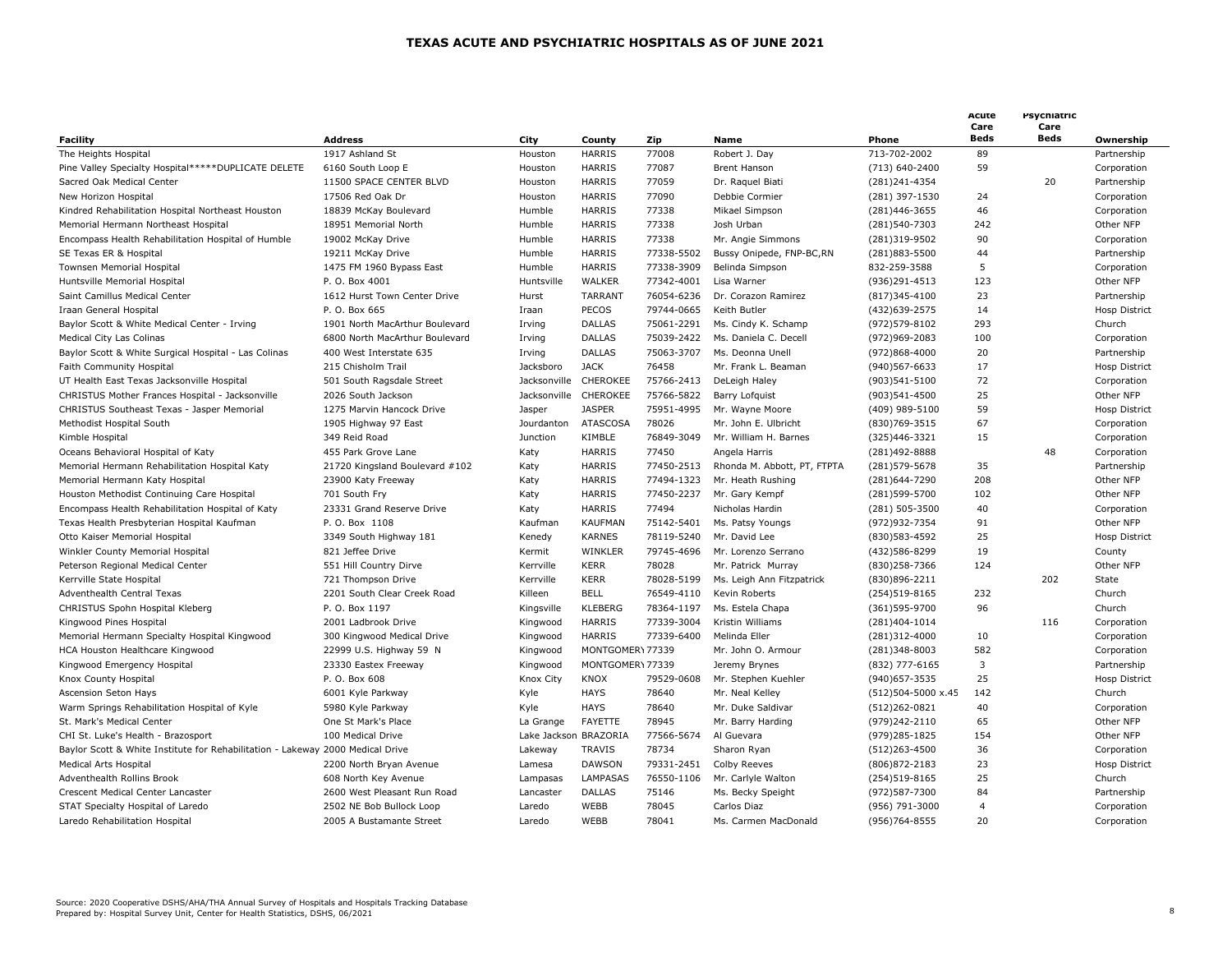|                                                                            |                                   |                      |                 |                     |                         |                   | Acute<br>Care  | Psychiatric<br>Care |                      |
|----------------------------------------------------------------------------|-----------------------------------|----------------------|-----------------|---------------------|-------------------------|-------------------|----------------|---------------------|----------------------|
| <b>Facility</b>                                                            | <b>Address</b>                    | City                 | County          | Zip                 | <b>Name</b>             | Phone             | Beds           | Beds                | Ownership            |
| Doctors Hospital of Laredo                                                 | 10700 McPherson Road              | Laredo               | WEBB            | 78045-6268          | Emmamaria Montes-Ewing  | (956) 523-2001    | 183            |                     | Partnership          |
| Laredo Medical Center                                                      | P. O. Drawer 2068                 | Laredo               | WEBB            | 78044-2068          | Mr. Enrique Gallaegos   | (956)796-5000     | 326            |                     | Corporation          |
| Laredo Specialty Hospital                                                  | 2005 Bustamante Street            | Laredo               | WEBB            | 78041               | Mr. Mario A. Rodriquez  | (956)764-8300     | 40             |                     | Partnership          |
| Devereux Texas Treatment Network                                           | 1150 Devereux Drive               | League City          | GALVESTON       | 77573-2043          | Ms. Pamela E. Reed      | (281)335-1000     |                | 44                  | Other NFP            |
| Covenant Hospital Levelland                                                | 1900 College Avenue               | Levelland            | <b>HOCKLEY</b>  | 79336-6508          | Mr. Bruce White         | (806)894-4963     | 48             |                     | Church               |
| Medical City Lewisville                                                    | 500 West Main Street              | Lewisville           | <b>DENTON</b>   | 75057-3641          | Ms. Lasharndra Barbarin | (972)420-1551     | 186            |                     | Corporation          |
| Liberty Dayton Regional Medical Center                                     | 1353 North Travis Street          | Liberty              | LIBERTY         | 77575-3595          | Rhonda Campbell         | (936)336-7316     | 25             |                     | <b>Hosp District</b> |
| Lamb Healthcare Center                                                     | 1500 South Sunset Avenue          | Littlefield          | LAMB            | 79339-4899          | Mr. Dennis Fleenor      | $(806)385 - 6411$ | 75             |                     | County               |
| CHI St .Luke's Health - Memorial Livingston                                | P. O. Box 1257                    | Livingston           | <b>POLK</b>     | 77351-1257          | Mr. Randy Slack         | (936)329-8715     | 66             |                     | Other NFP            |
| Mid Coast Medical Center - Central                                         | 200 West Ollie Street             | Llano                | <b>LLANO</b>    | 78643-2628          | Marisa Valdes           | (325)247-7868     | 27             |                     | Other NFP            |
| W.J. Mangold Memorial Hospital                                             | P. O. Box 37                      | Lockney              | <b>FLOYD</b>    | 79241-0037          | Vince DiFranco          | (806) 652-3373    | 25             |                     | <b>Hosp District</b> |
| Longview Regional Medical Center                                           | P. O. Box 14000                   | Longview             | <b>GREGG</b>    | 75607-4000          | Mr. Casey Robertson     | (903)232-3605     | 224            |                     | Partnership          |
| Select Specialty Hospital - Longview, Inc.                                 | 700 East Marshall Avenue          | Longview             | GREGG           | 75601-5580          | Mr. Clifton Quinn       | (903)315-1105     | 32             |                     | Corporation          |
| Oceans Behavioral Hospital of Longview                                     | 615 Clinic Drive                  | Longview             | <b>GREGG</b>    | 75605-5172          | Ms. Lauren Weber, LCSW  | (903)212-3105     |                | 24                  | Partnership          |
| Magnolia Behavioral Hospital of East Texas                                 | 22 Bermuda Lane                   | Longview             | GREGG           | 75605               | Alison Debruycker       | (903)291-3456     |                | 76                  | Corporation          |
| Everest Rehabilitation Hospital of Longview                                | 701 E Loop 281                    | Longview             | <b>GREGG</b>    | 75605               | Jay Lindsey             | (430) 240-4600    | 36             |                     | Corporation          |
| South Plains Rehab Hospital, An Affiliate of UMC and Encon 5406 Colgate St |                                   | Lubbock              | <b>LUBBOCK</b>  | 79416               | Chris Wortham           | (806) 507-3500    | 40             |                     | Partnership          |
| Lubbock Heart Hospital, L.P.                                               | 4810 North Loop 289               | Lubbock              | <b>LUBBOCK</b>  | 79416-3025          | Maridel Acosta-Cruz     | (806) 472-5305    | 73             |                     | Partnership          |
| Covenant Specialty Hospital                                                | 3815 20th Street                  | Lubbock              | <b>LUBBOCK</b>  | 79410               | Mr. Walter Cathey       | (806) 725-9200    | 56             |                     | Partnership          |
| Trustpoint Rehabilitation Hospital of Lubbock                              | 4302 A Princeton Street           | Lubbock              | <b>LUBBOCK</b>  | 79415               | Mr. Arthur C. Bragg     | (806) 749 - 2222  | 93             |                     | Partnership          |
| University Medical Center                                                  | 602 Indiana Avenue                | Lubbock              | <b>LUBBOCK</b>  | 79415-3364          | Mr. Mark Funderburk     | (806) 775-8517    | 450            |                     | <b>Hosp District</b> |
| Covenant Medical Center                                                    | P. O. Box 1201                    | Lubbock              | <b>LUBBOCK</b>  | 79408-1201          | Mr. Richard H Parks     | (806) 725-0447    | 381            |                     | Other NFP            |
| <b>Grace Medical Center</b>                                                | 2412 50th Street                  | Lubbock              | <b>LUBBOCK</b>  | 79412-2494          | Ms. Vanessa Reasoner    | 806-788-4085      | 123            |                     | Other NFP            |
| Covenant Children's Hospital                                               | P. O. Box 1201                    | Lubbock              | <b>LUBBOCK</b>  | 79408-1201          | Mr. Daniel Olvera       | (806) 725-0447    | 275            |                     | Other NFP            |
| Sunrise Canyon                                                             | P. O. Box 2828                    | Lubbock              | <b>LUBBOCK</b>  | 79408-2828          | Lisa Alamanza           | (806)740-1491     |                | 30                  | Other NFP            |
| Woodland Heights Medical Center                                            | 505 S. John Redditt Dr.           | Lufkin               | ANGELINA        | 75904-3131          | Mr. Kyle Swift          | (936)637-8501     | 149            |                     | Partnership          |
| CHI St. Luke?s Health Memorial Lufkin                                      | P. O. Box 1447                    | Lufkin               | ANGELINA        | 75902-1447          | Mr. Gary Looper         | (936) 634-8111    | 271            |                     | Other NFP            |
| PAM Specialty Hospital of Lufkin                                           | 1201 West Frank Avenue, 5th Floor | Lufkin               | ANGELINA        | 75904-3357          | Mr. Les Leach           | (936) 639-7162    | 26             |                     | City                 |
| Oceans Behavioral Hospital of Lufkin                                       | 302 Globbers Knob Road            | Lufkin               | ANGELINA        | 75902               | Laci Laird              | (936) 632 - 2276  |                | 24                  | Partnership          |
| Ascension Seton Edgar B Davis                                              | 130 Hays Street                   | Luling               | CALDWELL        | 78648               | Ms. Apryl Haynes        | (830) 875-7030    | 25             |                     | Church               |
|                                                                            |                                   |                      | CALDWELL        |                     |                         |                   | 34             |                     |                      |
| PAM Specialty Hospital of Luling                                           | 200 Memorial Drive                | Luling               |                 | 78648-3213<br>77657 | Ms. Jana Kuykendoll     | (830)875-8400     |                |                     | Partnership          |
| Lumberton Hospital LP                                                      | 2200 Blanco Street                | Lumberton            | HARDIN          | 77864-0698          | Kevin Herrington        | (409) 227-0520    | 4              |                     | Corporation          |
| CHI St. Joseph Health Madison Hospital                                     | P. O. Box 698                     | Madisonville MADISON |                 |                     | Ms. Marybeth Murphy     | (936)348-2631     | 25             |                     | Church               |
| <b>Trusted Medical Centers Mansfield</b>                                   | 1710 Hwy 287 N Ste 300            | Mansfield            | <b>TARRANT</b>  | 76063               | Lori Guerrero           | (817) 225-4809    | 10             |                     | Corporation          |
| Kindred Hospital - Mansfield                                               | 1802 Highway 157 North            | Mansfield            | <b>TARRANT</b>  | 76063-3976          | Ms. Susan Schaetti      | $(817)473 - 6101$ | 55             |                     | Corporation          |
| Methodist Mansfield Medical Center                                         | P.O. BOX 719                      | Mansfield            | <b>TARRANT</b>  | 76063               | Mr. John Phillips       | (682) 622 - 2059  | 254            |                     | Other NFP            |
| Baylor Scott & White Medical Center - Marble Falls                         | 810 West Highway 71               | Marble Falls         | <b>BURNET</b>   | 78654-8602          | Mr. Eric N. Looper      | (830)201-8000     | 46             |                     | Other NFP            |
| Falls Community Hospital and Clinic                                        | P. O. Box 60                      | Marlin               | <b>FALLS</b>    | 76661-0060          | Mr. Willis L. Reese     | (254)803-3561     | 36             |                     | Other NFP            |
| Christus Good Shepherd Medical Center - Marshall                           | P. O. Box 1599                    | Marshall             | <b>HARRISON</b> | 75671-1599          | Mr. Russell J. Collier  | (903)927-6734     | 574            |                     | Other NFP            |
| Solara Specialty Hospitals McAllen                                         | 301 West Expressway 83 9th Floor  | McAllen              | <b>HIDALGO</b>  | 78503               | Mr. Austin Cleveland    | 956-632-4888      | 78             |                     | Corporation          |
| Rio Grande Regional Hospital                                               | 101 East Ridge Road               | McAllen              | <b>HIDALGO</b>  | 78503-1299          | Ms. Cristina Rivera     | (956)632-6100     | 320            |                     | Partnership          |
| McCamey Hospital                                                           | P. O. Box 1200                    | McCamey              | <b>UPTON</b>    | 79752-1200          | Mr. Jaime Ramirez       | (432) 652-8626    | 14             |                     | Hosp District        |
| Baylor Scott & White The Heart Hospital - McKinney                         | 5268 W University Dr              | McKinney             | COLLIN          | 75071               | Erin Blair              | (469) 814-3278    | $\overline{4}$ |                     | Partnership          |
| Columbia Medical Center of McKinney Subsidiary, L.P.                       | 4500 Medical Center Drive         | McKinney             | COLLIN          | 75069-1652          | Mr. Ernest C. Lynch III | (972)547-8005     | 260            |                     | Partnership          |
| Methodist McKinney Hospital                                                | 8000 West Eldorado Parkway        | McKinney             | COLLIN          | 75070-5940          | Mr. Joe Minissale       | (972) 569 - 2730  | 23             |                     | Corporation          |
| Baylor Scott & White Medical Center - McKinney                             | 5252 West University Drive        | McKinney             | COLLIN          | 75071               | Erin B. Blair           | (469) 764 - 2200  | 143            |                     | Other NFP            |
| Mesquite Rehabilitation Hospital                                           | 1023 North Belt Line Road         | Mesquite             | <b>DALLAS</b>   | 75149-1788          | Mr. Brian Abraham       | (972)216-2400     | 30             |                     | Corporation          |
| Dallas Regional Medical Center                                             | 1011 North Galloway Avenue        | Mesquite             | <b>DALLAS</b>   | 75149-2433          | Ms. Glenda Matchett     | (214)320-7787     | 202            |                     | Corporation          |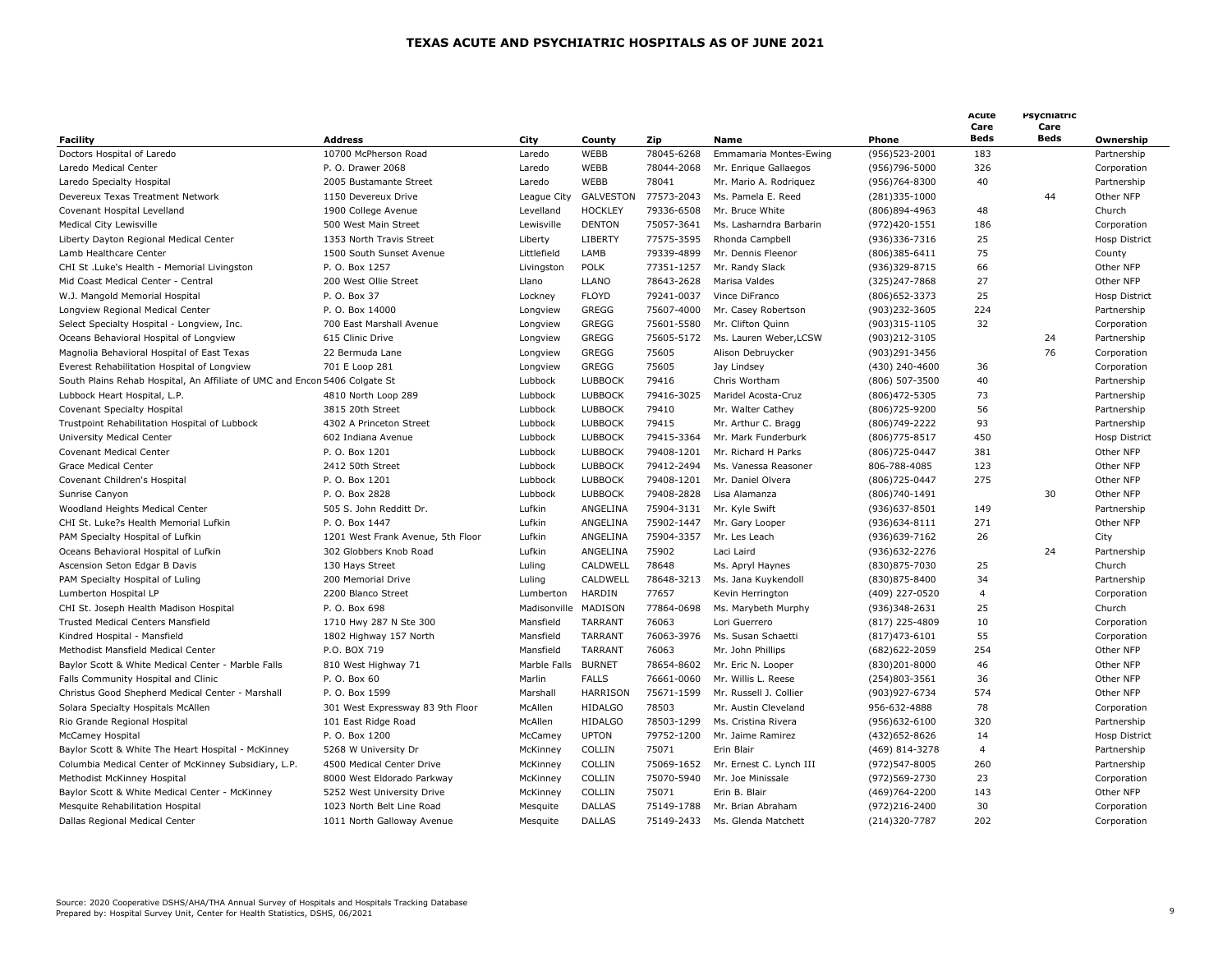| Facility                                                                          | <b>Address</b>                      | City                  | County                            | Zip                  | <b>Name</b>              | Phone              | Acute<br>Care<br><b>Beds</b> | Psychiatric<br>Care<br>Beds | Ownership            |
|-----------------------------------------------------------------------------------|-------------------------------------|-----------------------|-----------------------------------|----------------------|--------------------------|--------------------|------------------------------|-----------------------------|----------------------|
| <b>Mesquite Specialty Hospital</b>                                                | 1024 North Galloway Avenue          | Mesquite              | <b>DALLAS</b>                     | 75149                | Mr. Lou Bradley          | (972)285-9030      | 40                           |                             | Corporation          |
| Parkview Regional Hospital                                                        | P. O. Box 1420                      | Mexia                 | <b>LIMESTONE</b>                  | 76667-1420           | Mr. Kevin Zachary        | (254)562-0408 ext  | 58                           |                             | Partnership          |
| Midland Memorial Hospital                                                         | 400 Rosalind Redfern Grover Parkway | Midland               | MIDLAND                           | 79701-6499           | Mr. Russell Meyers       | (432)685-4213      | 474                          |                             | Hosp District        |
| Encompass Health Rehabilitation Hospital of Midland Odess 1800 Heritage Boulevard |                                     | Midland               | MIDLAND                           | 79707-9750           | Jason Hudson             | (432)520-1600      | 60                           |                             | Corporation          |
| Oceans Behavioral Hospital of the Permian Basin                                   | 3300 South FM 1788                  | Midland               | MIDLAND                           | 79706                | Lorie Dunnam             | (432) 561-5915     |                              | 64                          | Corporation          |
| Palo Pinto General Hospital                                                       | 400 Southwest 25th Avenue           |                       | Mineral Wells PALO PINTO          | 76067-8285           | Ross Korkmas, BS, MHA    | (940)328-6401      | 74                           |                             | <b>Hosp District</b> |
| Mission Regional Medical Center                                                   | 900 South Bryan Road                | Mission               | <b>HIDALGO</b>                    | 78572-6613           | Mr. Kane Dawson          | (956)323-9101      | 297                          |                             | Other NFP            |
| Ward Memorial Hospital                                                            | 406 South Gary Street               | Monahans              | WARD                              | 79756-4798           | Ms. Leticia C. Rodriguez | (432)943-2511 ext  | 25                           |                             | County               |
| Cochran Memorial Hospital                                                         | 201 East Grant Avenue               | Morton                | <b>COCHRAN</b>                    | 79346-3444           | Mr. Larry Turney         | $(806)$ 266-5565   | 18                           |                             | Hosp District        |
| Titus Regional Medical Center                                                     | 2001 North Jefferson Avenue         | Mount Pleasa TITUS    |                                   | 75455-2398           | Terry Scoggin            | (903) 577-6052     | 174                          |                             | Hosp District        |
| Muenster Memorial Hospital                                                        | P. O. Box 370                       | Muenster              | COOKE                             | 76252-0370           | Mr. Brian Roland         | (940) 759-6153     | 18                           |                             | Hosp District        |
| Muleshoe Area Medical Center                                                      | 708 South First Street              | Muleshoe              | <b>BAILEY</b>                     | 79347-3627           | Mr. Tommy Johnson        | (806) 272-4524     | 25                           |                             | Corporation          |
| Nacogdoches Memorial Hospital                                                     | 1204 North Mound Street             |                       | Nacogdoches NACOGDOCHE 75961-4027 |                      | Mr. Scott Street         | (936)568-8520      | 231                          |                             | <b>Hosp District</b> |
| Nacogdoches Medical Center                                                        | 4920 N. E. Stallings Drive          |                       | Nacogdoches NACOGDOCHE 75965-1254 |                      | Randy Slack              | (936) 568-3138     | 161                          |                             | Partnership          |
| Houston Methodist Clear Lake Hospital                                             | 18300 St. John Drive                | Nassau Bay            | <b>HARRIS</b>                     | 77058-6302           | Mr. Dan Newman           | (281)333-5503      | 178                          |                             | Other NFP            |
| CHI St. Joseph Health Grimes Hospital                                             | 210 South Judson St.                | Navasota              | <b>GRIMES</b>                     | 77868-3704           | Ms. Marybeth Murphy      | (936)825-6585      | 25                           |                             | Church               |
| Mid-Jefferson Extended Care Hospital                                              | 2600 Highway 365                    | Nederland             | <b>JEFFERSON</b>                  | 77627                | Ms. Nikki Robin          | (409) 726-8702     | 48                           |                             | Corporation          |
| CHRISTUS Santa Rosa Hospital - New Braunfels                                      | 600 North Union Avenue              | New Braunfel COMAL    |                                   | 78130-4191           | Mr. Dean Alexander       | (830)606-2170      | 132                          |                             | Church               |
| PAM Specialty Hospital of New Braunfels                                           | 1445 Hanz Drive                     | New Braunfel COMAL    |                                   | 78130                | Ms. Ashlea Ondrusek      | (830)627-7600      | 40                           |                             | Corporation          |
| New Braunfels Regional Rehabilitation Hospital                                    | 2041 Sundance Parkway               | New Braunfel COMAL    |                                   | 78130-2779           | Ms. Jessie Smedley       | (830)625-6700      | 40                           |                             | Corporation          |
| Resolute Health                                                                   | 555 Creekside Crossing              | New Braunfel COMAL    |                                   | 78130                | Rhonda Rogers            | (830)500-6600      | 128                          |                             | Corporation          |
| Nocona General Hospital                                                           | 100 Park Road                       | Nocona                | <b>MONTAGUE</b>                   | 76255-3616           | Mr. Lance Meekins        | (940)825-3235      | 38                           |                             | <b>Hosp District</b> |
| Medical City North Hills                                                          | 4401 Booth Calloway Road            | North Richlan TARRANT |                                   | 76180-7399           | Mark Deno                | $(817)$ 255-1107   | 164                          |                             | Partnership          |
| <b>Medical Center Hospital</b>                                                    | P. O. Box 7239                      | Odessa                | <b>ECTOR</b>                      | 79760-7239           | Russell Tippin           | (432)640-2404      | 664                          |                             | <b>Hosp District</b> |
| Odessa Regional Medical Center                                                    | P.O. Box 4859                       | Odessa                | <b>ECTOR</b>                      | 79760-4859           | <b>Stacey Brown</b>      | (432) 582-8340     | 225                          |                             | Partnership          |
| ContinueCare Hospital at Medical Center Odessa                                    | 500 West 4th Street 4th Floor       | Odessa                | <b>ECTOR</b>                      | 79761                | <b>Holly Powell</b>      | (432)640-4380      | 25                           |                             | Other NFP            |
| Hamilton Hospital                                                                 | P. O. Box 158                       | Olney                 | <b>YOUNG</b>                      | 76374-0158           | Mr. Michael Huff         | (940)564-5521      | 25                           |                             | <b>Hosp District</b> |
| Palacios Community Medical Center                                                 | 311 Green Avenue                    | Palacios              |                                   | MATAGORDA 77465-3214 | Robert Pascasio          | (361) 972-2511 ext | 17                           |                             | Other NFP            |
| Palestine Regional Medical Center                                                 | 2900 South Loop 256                 | Palestine             | ANDERSON                          | 75801-6900           | Roy Finch                | (903)731-1184      | 156                          |                             | Partnership          |
| Pampa Regional Medical Center                                                     | One Medical Plaza                   | Pampa                 | GRAY                              | 79065                | Mr. Edwin Leon           | (806)663-5500      | 115                          |                             | Other NFP            |
| Paris Regional Medical Center - North Campus                                      | PO Box 9070                         | Paris                 | LAMAR                             | 75461-9070           | Mr. Steve Hyde           | (903) 785-4521     | 368                          |                             | Partnership          |
| HCA Houston Healthcare Hospital - Pasadena                                        | 400 Spencer Highway                 | Pasadena              | <b>HARRIS</b>                     | 77504-1294           | Jeanna Bamburg, FACHE    | 713-359-1143       | 341                          |                             | Partnership          |
| Oceans Behavioral Hospital of Pasadena                                            | 4001 Preston Avenue STE 150         | Pasadena              | <b>HARRIS</b>                     | 77505                | Shamieka Thomas          | (832) 619-8836     |                              | 22                          | Partnership          |
| Surgery Specialty Hospitals of America Southeast Houston 4301-B Vista Rd.         |                                     | Pasadena              | <b>HARRIS</b>                     | 77504-2117           | Ms. Dana Drummond.       | (713)378-3069      | 37                           |                             | Partnership          |
| St. Luke's Patients Medical Center                                                | 4600 East Sam Houston Parkway South | Pasadena              | <b>HARRIS</b>                     | 77505-3948           | Mr. William Simmons      | (713) 948 - 7050   | 61                           |                             | Partnership          |
| Kindred Hospital Bay Area                                                         | 4801 East Sam Houston Parkway South | Pasadena              | <b>HARRIS</b>                     | 77505-3955           | Mr. Angel Gradney        | 281-316-7804       | 74                           |                             | Corporation          |
| Encompass Health Rehabilitation Hospital of Pearland                              | 2121 Business Center Drive          | Pearland              | <b>BRAZORIA</b>                   | 77584                | Mike Cabiro              | (346) 907-3000     | 60                           |                             | Corporation          |
| HCA Houston Healthcare Pearland                                                   | 11100 Shadow Creek Parkway          | Pearland              | BRAZORIA                          | 77584                | Mr. Matt Dixon           | (713) 770 - 7100   | 53                           |                             | Partnership          |
| Frio Regional Hospital                                                            | 200 S. IH-35                        | Pearsall              | <b>FRIO</b>                       | 78061-3998           | Andy Williams            | (830)334-3617      | 22                           |                             | Other NFP            |
|                                                                                   | 2323 Texas Street                   | Pecos                 | <b>REEVES</b>                     | 79772-7338           | Mr. Bomi Bharucha        | (432)447-3551      | 25                           |                             | Hosp District        |
| Reeves County Hospital<br>Ochiltree General Hospital                              | 3101 Garrett Drive                  | Perryton              | <b>OCHILTREE</b>                  | 79070-5323           | Leroy Schaffner          | (806) 648 - 7113   | 25                           |                             | <b>Hosp District</b> |
|                                                                                   |                                     |                       | <b>TRAVIS</b>                     | 78660                | Jay Fox                  |                    | 25                           |                             | Other NFP            |
| Baylor Scott & White Medical Center - Pflugerville                                | 2600 E Pflugerville Pkwy Ste 100    | Pflugerville          |                                   |                      |                          | $(512) 654 - 6100$ |                              |                             |                      |
| UT Health East Texas Pittsburg Hospital                                           | 2701 U.S. Hwy. 271 North            | Pittsburg             | CAMP                              | 75686-4289           | Mr. J Warren Robicheaux  | (903)946-5000      | 25                           |                             | Partnership          |
| Covenant Hospital Plainview                                                       | 2601 Dimmitt Road                   | Plainview             | HALE                              | 79072-1833           | <b>Bob Copeland</b>      | (806)296-4265      | 68                           |                             | Church               |
| Allegiance Behavioral Health Center of Plainview LLC                              | 2601 Dimmit Road Fourth Floor       | Plainview             | <b>HALE</b>                       | 79072                | Ms. Angie Alexander      | (806) 296-9191     |                              | 20                          | Corporation          |
| Eating Recovery Center                                                            | 4708 Alliance Boulevard Third Floor | Plano                 | COLLIN                            | 75093                | Matthew Compton          | (972)479-5779      |                              | 24                          | Corporation          |
| Medical City Plano                                                                | 3901 West 15th Street               | Plano                 | COLLIN                            | 75075-7738           | Mr. Calton Ulmer         | (972)519-1101      | 664                          |                             | Partnership          |
| Texas Health Presbyterian Hospital Plano                                          | 6200 West Parker Road               | Plano                 | COLLIN                            | 75093-7938           | Mr. Joshua Floren        | (972) 981-8079     | 338                          |                             | Other NFP            |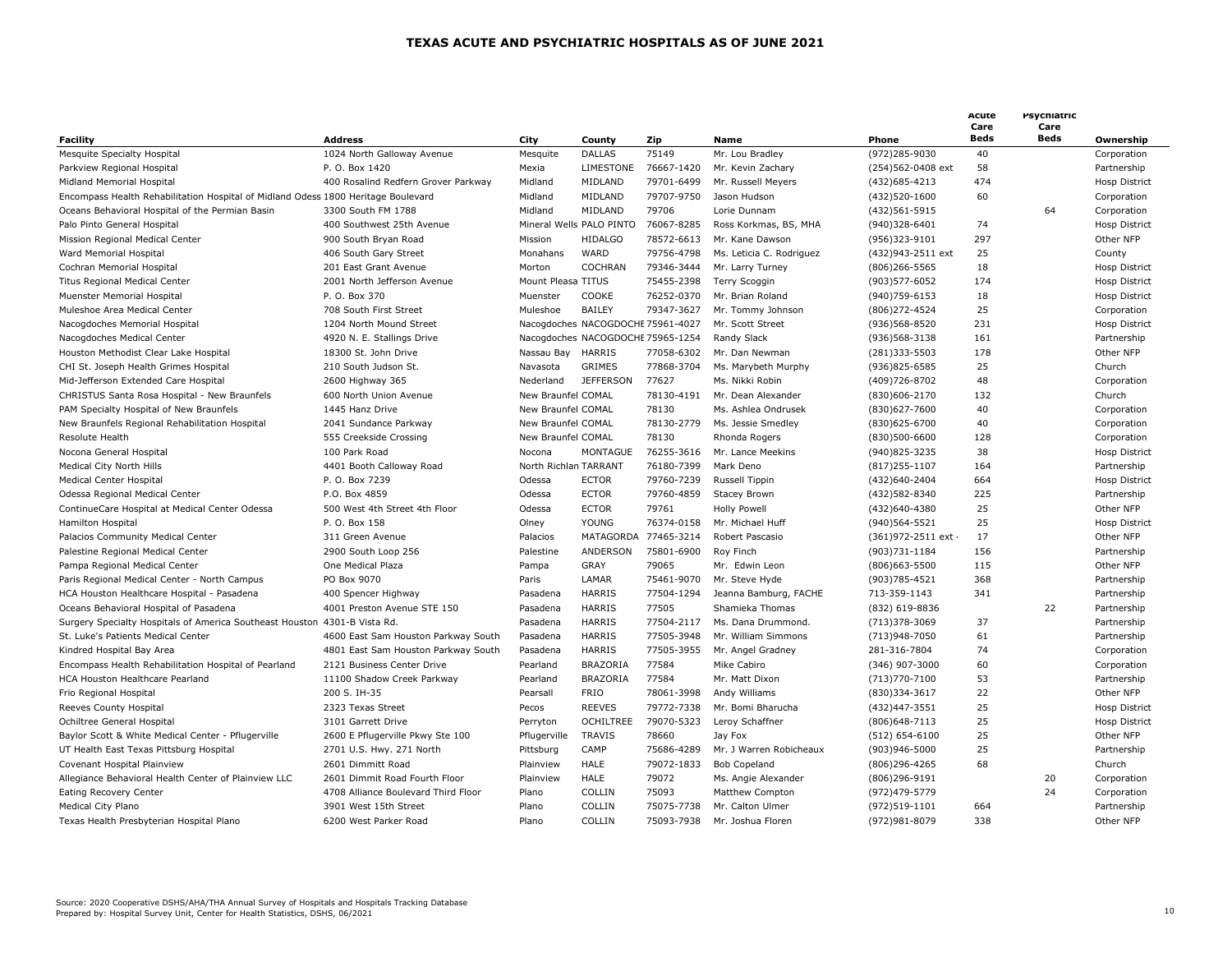| <b>Facility</b>                                        | <b>Address</b>                          | City               | County                           | Zip        | Name                        | Phone              | Acute<br>Care<br><b>Beds</b> | Psychiatric<br>Care<br><b>Beds</b> | Ownership             |
|--------------------------------------------------------|-----------------------------------------|--------------------|----------------------------------|------------|-----------------------------|--------------------|------------------------------|------------------------------------|-----------------------|
| Encompass Health Rehabilitation Hospital of Plano      | 2800 West 15th Street                   | Plano              | COLLIN                           | 75075-7526 | <b>Thomas Alexander</b>     | (972)612-9101      | 83                           |                                    | Corporation           |
| Texas Health Seay Behavioral Health Center Plano       | 6110 West Parker Road                   | Plano              | COLLIN                           | 75093      | Ms. Pat Knowles             | (972) 981-8100     |                              | 48                                 | Other NFP             |
| Plano Surgical Hospital                                | 2301 Marsh Lane Suite 100               | Plano              | <b>DENTON</b>                    | 75093-8497 | David Kreve                 | (972) 820-2600     | 26                           |                                    | Corporation           |
| Accel Rehabilitation Hospital of Plano                 | 2301 Marsh Lane Suite 200               | Plano              | <b>DENTON</b>                    | 75093-8497 | Marla Wilson, OTR, MBA      | (972)899-5510      | 42                           |                                    | Corporation           |
| LifeCare Hospitals of Plano                            | 6800 Preston Road                       | Plano              | COLLIN                           | 75024-2505 | Ms. Kathleen Wallace        | $(214)473 - 3601$  | 66                           |                                    | Partnership           |
| Baylor Scott & White Medical Center - Plano            | 4700 Alliance Boulevard                 | Plano              | COLLIN                           | 75093-5323 | Mr. Jerri S. Garison        | (469)814-3176      | 160                          |                                    | Other NFP             |
| Texas Health Center for Diagnostics & Surgery Plano    | 6020 West Parker Road                   | Plano              | COLLIN                           | 75093      | Mr. Larry Robertson         | (972)403-2791      | 18                           |                                    | Partnership           |
| Baylor Scott & White The Heart Hospital - Plano        | 1100 Allied Drive                       | Plano              | COLLIN                           | 75093      | Mr. Mark Valentine          | (469)814-3511      | 114                          |                                    | Partnership           |
| Legent Hospital for Special Surgery                    | 4100 Mapleshade Lane                    | Plano              | COLLIN                           | 75075-5701 | Ethel Johnson               | (972)265-1050      | $\overline{7}$               |                                    | Corporation           |
| Children's Medical Center Plano                        | 7601 Preston Road                       | Plano              | COLLIN                           | 75024      | Mr. David Berry             | (469)303-7000      | 72                           |                                    | Other NFP             |
| Wellbridge Healthcare Greater Dallas                   | 4301 Mapleshade Lane                    | Plano              | COLLIN                           | 75093      | Mr. Tyler Harrell           | (972) 596-5445     |                              | 48                                 | Corporation           |
| The Medical Center of Southeast Texas                  | 2555 Jimmy Johnson Boulevard            | Port Arthur        | <b>JEFFERSON</b>                 | 77640-2007 | Josh Snow                   | (409) 853-5999     | 221                          |                                    | Partnership           |
|                                                        |                                         |                    |                                  |            |                             |                    |                              |                                    |                       |
| Memorial Medical Center                                | P. O. Box 25                            | Port Lavaca        | CALHOUN                          | 77979-0025 | Mr. Jason Anglin            | (361) 552-0393     | 25                           |                                    | County                |
| Hardeman County Memorial Hospital                      | P. O. Box 90                            | Quanah             | HARDEMAN                         | 79252-0090 | Mr. Dennis Thomas           | (940) 663 - 2795   | 24                           |                                    | Hosp District         |
| UT Health East Texas Quitman Hospital                  | P. O. Box 1000                          | Quitman            | <b>WOOD</b>                      | 75783-1000 | Mr. Patrick Swindle         | (903) 763-6330     | 25                           |                                    | Partnership           |
| Rankin County Hospital District                        | P. O. Box 327                           | Rankin             | <b>UPTON</b>                     | 79778      | Mr. Jim Horton              | (432)693-1200      | 15                           |                                    | Hosp District         |
| Refugio County Memorial Hospital District              | 107 Swift Street                        | Refugio            | <b>REFUGIO</b>                   | 78377-2425 | Susan Parker                | $(361)526 - 2321$  | 20                           |                                    | <b>Hosp District</b>  |
| <b>Eminent Medical Center</b>                          | 1351 W President Bush Highway           | Richardson         | COLLIN                           | 75080      | Rhonda Lopp                 | (817)800-8353      | 5                            |                                    | Corporation           |
| Methodist Richardson Medical Center                    | 2831 East President George Bush Highway | Richardson         | COLLIN                           | 75082      | Mr. E. Kenneth Hutchenrider | (469)204-2000      | 394                          |                                    | Other NFP             |
| Encompass Health Rehabilitation Hospital of Richardson | 3351 Waterview Parkway                  | Richardson         | <b>DALLAS</b>                    | 75080-1449 | LaDessa Forrest             | (972)398-5700      | 50                           |                                    | Partnership           |
| OakBend Medical Center                                 | 1705 Jackson Street                     | Richmond           | <b>FORT BEND</b>                 | 77469-3289 | Mr. Joe Freudenberger       | (281)341-4819      | 235                          |                                    | <b>Hosp Authority</b> |
| <b>Westpark Springs</b>                                | 6902 South Peek Road                    | Richmond           | <b>FORT BEND</b>                 | 77407      | Mr. Jim Serratt             | (832) 535 - 2770   |                              | 72                                 | Corporation           |
| <b>Starr County Memorial Hospital</b>                  | P. O. Box 78                            | Rio Grande C STARR |                                  | 78582-0078 | Ms. Thalia H. Munoz, R.N.   | (956)487-9020      | 48                           |                                    | Hosp District         |
| Texas Health Presbyterian Hospital Rockwall            | 3150 Horizon Road                       | Rockwall           | <b>ROCKWALL</b>                  | 75032      | Ms. Cindy Paris             | (469)698-1504      | 50                           |                                    | Corporation           |
| Fisher County Hospital District                        | P.O. Box F                              | Rotan              | <b>FISHER</b>                    | 79546-0485 | Mr. Steve LeFevre           | (325) 735 - 2256   | 14                           |                                    | <b>Hosp District</b>  |
| Round Rock Medical Center                              | 2400 Round Rock Avenue                  |                    | Round Rock WILLIAMSON 78681-4097 |            | Jeremy Barclay              | (512)341-1000      | 171                          |                                    | Other NFP             |
| Baylor Scott & White Medical Center - Round Rock       | 300 University Boulevard                |                    | Round Rock WILLIAMSON 78665-1032 |            | Mr. Jay Fox                 | (512)509-0401      | 215                          |                                    | Other NFP             |
| Ascension Seton Williamson                             | 201 Seton Parkway                       |                    | Round Rock WILLIAMSON 78665-8000 |            | Wesley Tidwell              | (512)324-4058      | 149                          |                                    | Church                |
| Encompass Health Rehabilitation Hospital of Round Rock | 1400 Hester's Crossing                  |                    | Round Rock WILLIAMSON 78681-8025 |            | David Jones                 | (512)244-4444      | 75                           |                                    | Partnership           |
| Brushy Creek Family Hospital                           | 230 Deer Ridge Dr                       |                    | Round Rock WILLIAMSON 78681      |            | Henry Higgins               | (512) 766-1400     | $\overline{4}$               |                                    | Partnership           |
| Baylor Scott & White Medical Center - Lake Pointe      | 6800 Scenic Drive                       | Rowlett            | ROCKWALL                         | 75088-4552 | Donas Cole                  | 972.487.5334       | 112                          |                                    | Corporation           |
| Rusk State Hospital                                    | P. O. Box 318                           | Rusk               | CHEROKEE                         | 75785-0318 | Michelle Foster             | (903) 683 - 7297   |                              | 325                                | State                 |
| Shannon Medical Center                                 | P. O. Box 1879                          | San Angelo         | TOM GREEN                        | 76902-1879 | Mr. Shane Plymell           | (325) 657-5303     | 403                          |                                    | Other NFP             |
| San Angelo Community Medical Center                    | 3501 Knickerbocker Road                 |                    | San Angelo TOM GREEN             | 76904      | Rodney Shumaker             | (325)949-9511      | 171                          |                                    | Partnership           |
| River Crest Hospital                                   | 1636 Hunters Glen Road                  | San Angelo         | TOM GREEN                        | 76901-5016 | Katherine Peeler            | (325) 949 - 5722   |                              | 80                                 | Corporation           |
| Southcross Hospital - San Antonio                      | 4243 E Southcross                       | San Antonio Bexar  |                                  | 78222      | Julie                       | $(210) 536 - 0100$ | 8                            |                                    | Corporation           |
| Warm Springs Rehabilitation Hospital of San Antonio    | 5101 Medical Drive                      | San Antonio        | <b>BEXAR</b>                     | 78229-6067 | April Trimble               | $(210)616 - 0100$  | 139                          |                                    | Partnership           |
| Methodist Ambulatory Surgery Hospital - Northwest      | 9150 Huebner Road, Suite 100            | San Antonio BEXAR  |                                  | 78240-1545 | Tim Carr                    | (210) 575-5080     | 22                           |                                    | Partnership           |
| LifeCare Hospitals of San Antonio                      | 8902 Floyd Curl Drive                   | San Antonio        | <b>BEXAR</b>                     | 78240-1681 | April Trimble               | (717) 731-9660 xtn | 62                           |                                    | Corporation           |
|                                                        |                                         |                    | <b>BEXAR</b>                     |            |                             |                    | 44                           |                                    |                       |
| Kindred Hospital - San Antonio Central                 | 111 Dallas Street, 4th Floor            | San Antonio        |                                  | 78205      | Bo Bowman                   | (210) 297-7188     |                              |                                    | Corporation           |
| South Texas Spine and Surgical Hospital                | 18600 North Hardy Oak Boulevard         | San Antonio        | <b>BEXAR</b>                     | 78258-4206 | Angie Kauffman              | (210)507-4091      | 30                           |                                    | Partnership           |
| Methodist Hospital                                     | 7700 Floyd Curl Drive                   | San Antonio        | <b>BEXAR</b>                     | 78229-3993 | Mr. Mike Duffy              | (210) 757.5000     | 2054                         |                                    | Partnership           |
| Texas Vista Medical Center                             | 7400 Barlite Boulevard                  | San Antonio        | <b>BEXAR</b>                     | 78224-1399 | Mr. Craig Desmond           | (210)921-2000      | 325                          |                                    | Partnership           |
| Children's Hospital of San Antonio                     | 333 North Santa Rosa Street             | San Antonio        | <b>BEXAR</b>                     | 78207-3198 | Mr. Dean Alexander          | (210)704-3907      | 652                          |                                    | Church                |
| San Antonio - AMG Specialty Hospital                   | 718 Lexington Avenue                    | San Antonio        | <b>BEXAR</b>                     | 78212-4768 | Melissa Low                 | (210) 572-4600     | 30                           |                                    | Corporation           |
| CHRISTUS Santa Rosa - Medical Center                   | 2827 Babcock Road                       | San Antonio        | <b>BEXAR</b>                     | 78229      | Mr. Dean Alexander          | (210)705-6021      | 358                          |                                    | Church                |
| Legent Orthopedic + Spine                              | 5330 North Loop 1604 West               | San Antonio BEXAR  |                                  | 78249-1371 | Dan Plummer                 | (210)877-8000      | 25                           |                                    | Partnership           |
| University Hospital                                    | 4502 Medical Drive                      | San Antonio BEXAR  |                                  | 78229-4493 | Mr. George Hernandez Jr.    | (210)358-2000      | 1034                         |                                    | <b>Hosp District</b>  |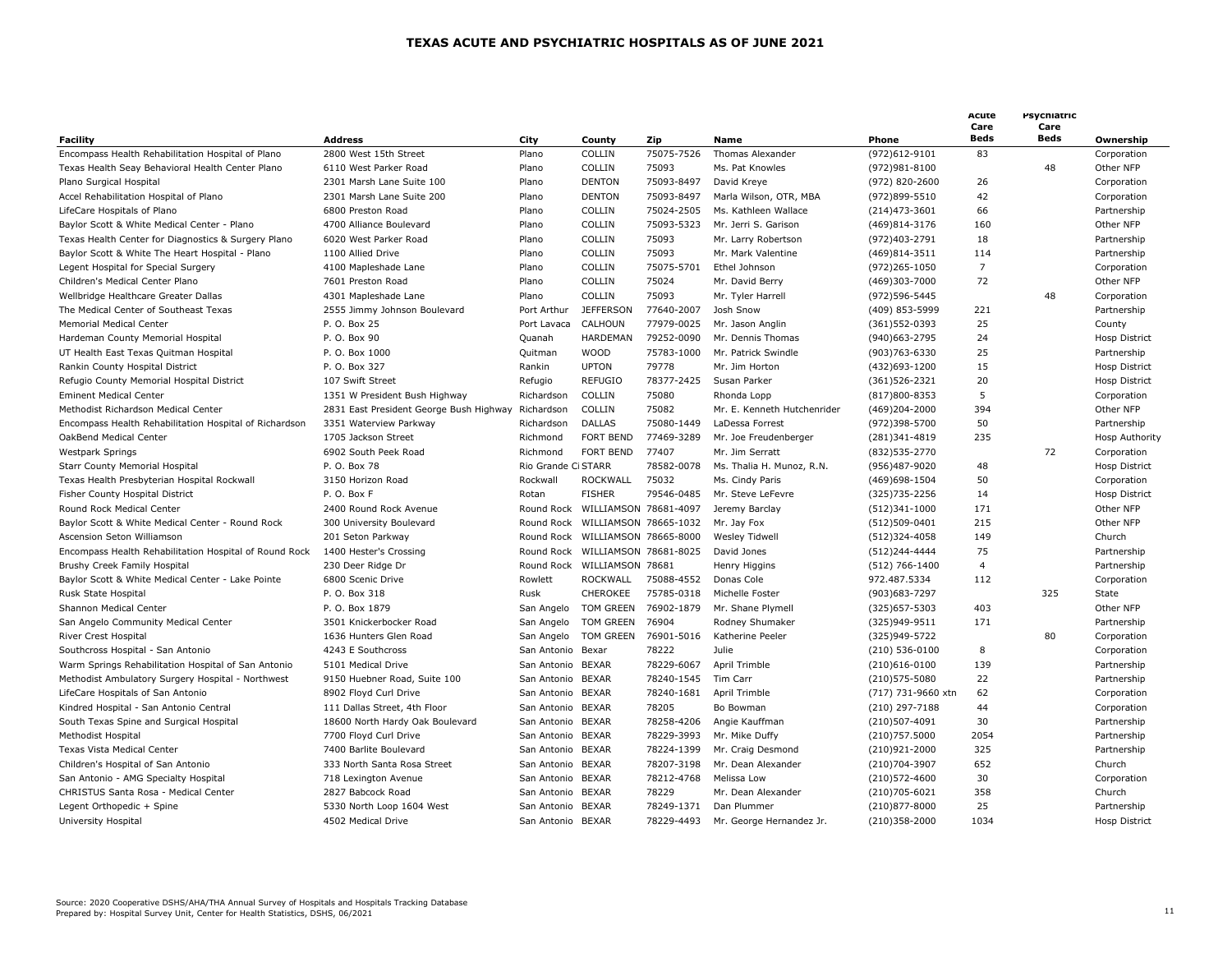|                                                                              |                                   |                    |                                     |            |                                                 |                   | Acute<br>Care  | Psychiatric<br>Care |                      |
|------------------------------------------------------------------------------|-----------------------------------|--------------------|-------------------------------------|------------|-------------------------------------------------|-------------------|----------------|---------------------|----------------------|
| <b>Facility</b>                                                              | <b>Address</b>                    | City               | County                              | Zip        | <b>Name</b>                                     | Phone             | <b>Beds</b>    | Beds                | Ownership            |
| San Antonio State Hospital                                                   | P. O. Box 23991                   | San Antonio        | <b>BEXAR</b>                        | 78223-0991 | Mr. Robert Arizpe                               | (210) 531 - 7711  |                | 302                 | State                |
| Encompass Health Rehabilitation Hospital of San Antonio                      | 9119 Cinnamon Hill                | San Antonio        | <b>BEXAR</b>                        | 78240-5401 | Mr. Larry Spriggs                               | (210) 558 - 1240  | 108            |                     | Corporation          |
| Clarity Child Guidance Center                                                | 8535 Tom Slick Drive              | San Antonio BEXAR  |                                     | 78229-3363 | Mr. Frederick W. Hines                          | (210) 582-6404    |                | 66                  | Other NFP            |
| Kindred Hospital - San Antonio                                               | 3636 Medical Drive                | San Antonio        | <b>BEXAR</b>                        | 78229-2183 | Abi Aneyebe                                     | $(210)616 - 0616$ | 59             |                     | Partnership          |
| Select Rehabilitation Hospital of San Antonio                                | 19126 Stonehue                    | San Antonio        | <b>BEXAR</b>                        | 78258-3490 | Mr. Robert Ward                                 | (210)482-3432     | 42             |                     | Partnership          |
| Nix Health Care System                                                       | 414 Navarro Street                | San Antonio        | <b>BEXAR</b>                        | 78205-2527 | Mr. Joseph Rafferty                             | (210) 271 - 2190  | 375            |                     | Partnership          |
| Foundation Surgical Hospital of San Antonio                                  | 9522 Huebner Road                 | San Antonio        | <b>BEXAR</b>                        | 78240      | Mr. Blake Hubbard                               | (210)478-5400     | 20             |                     | Corporation          |
| Methodist Stone Oak Hospital                                                 | 1139 East Sonterra Boulevard      | San Antonio        | <b>BEXAR</b>                        | 78258      | Mr. Marc Strode                                 | $(210)638 - 2100$ | 242            |                     | Partnership          |
| Baptist Emergency Hospital Thousand Oaks                                     | 16088 San Pedro                   | San Antonio BEXAR  |                                     | 78232      | Dr. John E. Buck                                | (210)402-4092     | 58             |                     | Partnership          |
| San Antonio Behavioral Healthcare Hospital                                   | 8550 Huebner Road                 | San Antonio        | <b>BEXAR</b>                        | 78222      | Aleen Arabit                                    | (210)541-5300     |                | 198                 | Corporation          |
| PAM Specialty Hospital of San Antonio                                        | 7400 Barlite Boulevard 2nd Floor  | San Antonio BEXAR  |                                     | 78224-1308 | April Trimble                                   | (210)921-3538     | 26             |                     | Corporation          |
| <b>Baptist Medical Center</b>                                                | 111 Dallas Street                 | San Antonio        | <b>BEXAR</b>                        | 78205-1230 | Matt Stone                                      | (210)297-7000     | 1826           |                     | Partnership          |
| Texas Center for Infectious Disease                                          | 2303 Southeast Military Drive     | San Antonio        | <b>BEXAR</b>                        | 78223-3597 | Ms. Jessica Gutierrez-Rodriguez                 | (210) 534-8857    | 40             |                     | State                |
| Laurel Ridge Treatment Center                                                | 17720 Corporate Woods Drive       | San Antonio BEXAR  |                                     | 78259-3509 | Jacob Cuellar, MD                               | (210)491-9400     |                | 288                 | Partnership          |
| CHI St. Luke's Health Memorial San Augustine                                 | P. O. Box 658                     |                    | San Augustin SAN AUGUSTI 75972-0658 |            | Ms. Darlene Williams, R.N.                      | (936) 275-3446    | 18             |                     | Other NFP            |
| Wellbridge Hospital of San Marcos                                            | 1106 North IH 35                  | San Marcos         | <b>HAYS</b>                         | 78666      | Jill Giulietti                                  | (512)353-0194     |                | 24                  | Corporation          |
| Christus Santa Rosa Hospital- San Marcos                                     | 1301 Wonder World Drive           | San Marcos         | <b>HAYS</b>                         | 78666-7544 | Anthony Stahl, Ph.D.                            | (512) 753 - 3500  | 178            |                     | Church               |
| Guadalupe Regional Medical Center                                            | 1215 East Court Street            | Seguin             | <b>GUADALUPE</b>                    | 78155-5189 | Mr. Robert Haynes                               | (830)401-7279     | 153            |                     | City-County          |
| Memorial Hospital                                                            | 209 Northwest 8th Street          | Seminole           | <b>GAINES</b>                       | 79360-3447 | Mr. William Weldon                              | (432) 758-4898    | 104            |                     | <b>Hosp District</b> |
| Seymour Hospital                                                             | 200 Stadium Drive                 | Seymour            | <b>BAYLOR</b>                       | 76380-2344 | Ms. Leslie Hardin                               | (940)889-5572     | 49             |                     | Hosp District        |
| Shamrock General Hospital                                                    | 1000 South Main Street            | Shamrock           | WHEELER                             | 79079-2896 | Mr. Wiley M. Fires                              | $(806)$ 256-2114  | 25             |                     | <b>Hosp District</b> |
| Nexus Specialty Hospital-The Woodlands Ltd-Shenandoah (123 Vision Park Drive |                                   |                    | Shenandoah MONTGOMER\77384          |            | Mr. Eric Cantrell                               | 281-364-0317      | 75             |                     | Partnership          |
| Encompass Health Rehabilitation Hospital Vision Park                         | 117 Vision Park Boulevard         |                    | Shenandoah MONTGOMER\ 77384-3606    |            | Ms. Angie Simmons                               | (936)444-1700     | 60             |                     | Partnership          |
| Carrus Behavioral Hospital                                                   | 1724 W US HIGHWAY 82 SUITE 200    | Sherman            | Grayson                             | 75095-7069 | <b>Brad Sidlo</b>                               | 903-870-2890      |                | 28                  | Corporation          |
| Wilson N. Jones Regional Medical Center                                      | 500 North Highland Avenue         | Sherman            | <b>GRAYSON</b>                      | 75092-7354 | Mandy Dick MSN, RN                              | (903)870-4591     | 214            |                     | Partnership          |
| Carrus Specialty Hospital                                                    | 1810 U.S. Highway 82 West         | Sherman            | <b>GRAYSON</b>                      | 75092-7069 | Jon M. Rains                                    | (903)870-2600     | 16             |                     | Corporation          |
| Carrus Rehabilitation Hospital                                               | 1810 West Highway 82              | Sherman            | <b>GRAYSON</b>                      | 75092-7069 | Mr. Jon M. Rains                                | (903)870-2748     | 24             |                     | Corporation          |
| Baylor Scott & White Surgical Hospital at Sherman                            | 3601 Calais Drive                 | Sherman            | <b>GRAYSON</b>                      | 75090      | Mr. Marc Devorsetz                              | (903)813-3700     | 12             |                     | Partnership          |
| Ascension Seton Smithville                                                   | 1201 Hill Road                    | Smithville         | <b>BASTROP</b>                      | 78957-9556 | Ms. Robbie Rabe                                 | $(512)237 - 5777$ | 8              |                     | Church               |
| Cogdell Memorial Hospital                                                    | 1700 Cogdell Boulevard            | Snyder             | <b>SCURRY</b>                       | 79549-6198 | Ms. Ella R Helms                                | (325) 574 - 7437  | 25             |                     | Hosp District        |
| Lillian M. Hudspeth Memorial Hospital                                        | P. O. Box 455                     | Sonora             | <b>SUTTON</b>                       | 76950-0455 | Mr. Roger Masse                                 | (325)-387-1200    | 12             |                     | Hosp District        |
| Methodist Southlake Hospital                                                 | 421 East Highway 114              | Southlake          | <b>TARRANT</b>                      | 76092      | John McGreevy                                   | (817) 865-4400    | 54             |                     | Corporation          |
| Texas Health Harris Methodist Hospital Southlake                             | 1545 Southlake Boulevard          | Southlake          | <b>TARRANT</b>                      | 76092      | Ms. Tracy Bernard                               | (817) 748-8784    | 17             |                     | Partnership          |
| Hansford County Hospital                                                     | 707 South Roland Street           | Spearman           | <b>HANSFORD</b>                     | 79081-3441 | Mr. Jonathan Bailey                             | (806) 659-2535    | 14             |                     | Hosp District        |
| North Houston Surgical Hospital                                              | 20635 Kuykendahl Road             | Spring             | HARRIS                              | 77379      | Mr. Syed Rashid                                 | (281)363-7170     | 12             |                     | Corporation          |
| Atrium Medical Center LP                                                     | 11929 West Airport Boulevard      | Stafford           | FORT BEND                           | 77477      | Mr. Ahmad Zaid                                  | (281)207-8200     | 68             |                     | Partnership          |
| Martin County Hospital District                                              | P. O. Box 640                     | Stanton            | MARTIN                              | 79782-0640 | Nancy Cook, CEO                                 | (432)607-3200     | 18             |                     | <b>Hosp District</b> |
| Texas Health Harris Methodist Hospital Stephenville                          | 411 North Belknap                 | Stephenville ERATH |                                     | 76401-1399 | Mr. Christopher Leu                             | (254) 965-1508    | 98             |                     | Other NFP            |
| Sugarland Rehab Hospital                                                     | 7622 Branford Place               | Sugar Land         | FORT BEND                           | 77479      | Archana Thota                                   | (281) 766-9002    | 41             |                     | Corporation          |
| Memorial Hermann First Colony Hospital                                       | 16000 Southwest Freeway           | Sugar Land         | FORT BEND                           | 77479      | Mr. Mike Kohler                                 | (281)277-0911     | $\overline{7}$ |                     | Partnership          |
| Memorial Herman First Colony Hospital                                        | 16000 Southwest Freeway           | Sugar Land         | FORT BEND                           | 77479      | Mr. Mike Kohler                                 | (281) 277-0911    | $\overline{7}$ |                     | Partnership          |
| Memorial Hermann Sugar Land Hospital                                         | 17500 West Grand Parkway South    | Sugar Land         | FORT BEND                           | 77479-2562 | Malisha Patel                                   | (281) 725-5298    | 149            |                     | Other NFP            |
| Houston Methodist Sugar Land Hospital                                        | 16655 Southwest Freeway           | Sugar Land         | <b>FORT BEND</b>                    | 77479-2343 | Mr. Chris Siebenaler                            | (281)274-8000     | 347            |                     | Other NFP            |
| Memorial Hermann Surgical Hospital First Colony                              | 16906 Southwest Freeway           | Sugar Land         | FORT BEND                           | 77479-2350 | Mr. Dan Smith                                   | (281)243-1007     | 6              |                     | Partnership          |
| Kindred Hospital Sugar Land                                                  | 1550 First Colony Boulevard       | Sugar Land         | FORT BEND                           | 77479-4000 | Mr. John Cross                                  | (281) 275-6005    | 105            |                     | Partnership          |
| Encompass Health Rehabilitation Hospital of Sugar Land                       | 1325 Highway 6                    | Sugar Land         | FORT BEND                           | 77478      | Mr. Nicholas Hardin                             | (281) 276 - 7599  | 50             |                     | Partnership          |
| St. Luke's Sugar Land Hospital                                               | 1317 Lake Point Parkway           | Sugar Land         | FORT BEND                           | 77478-3997 | Mr. Rob A. Heifner                              | 281-637-7600      | 100            |                     | Church               |
| St. Michaels Elite Hospital                                                  | 16000 Southwest Freeway Suite 100 |                    | Sugar Land FORT BEND                | 77479      | Jessica Rivas, MSN, RN, NEA-BC,C (281) 980-4357 |                   | $\overline{7}$ |                     | Partnership          |
|                                                                              |                                   |                    |                                     |            |                                                 |                   |                |                     |                      |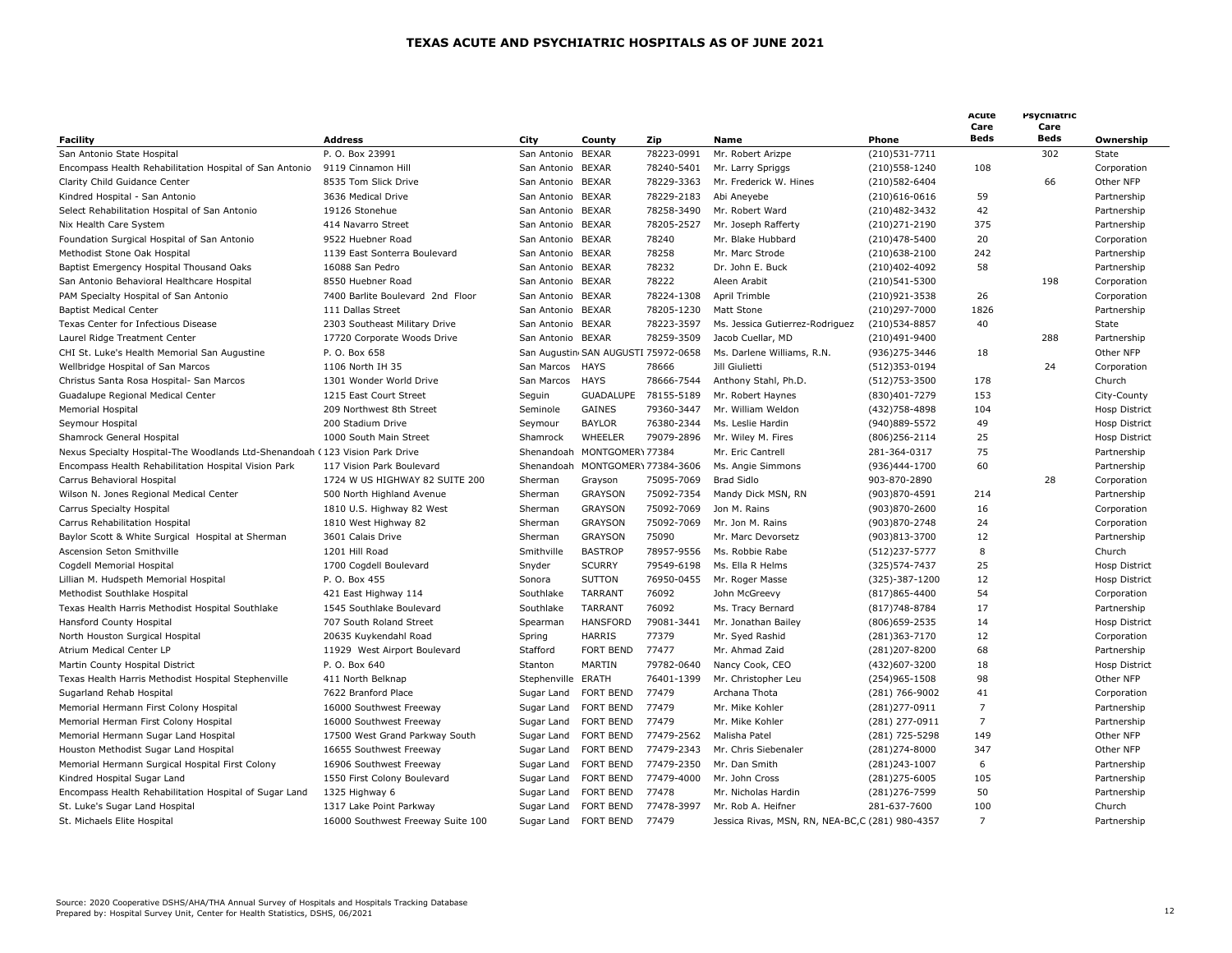|                                                                               |                                        |                       |                                    |                       |                            |                    | Acute<br>Care | Psychiatric<br>Care |                      |
|-------------------------------------------------------------------------------|----------------------------------------|-----------------------|------------------------------------|-----------------------|----------------------------|--------------------|---------------|---------------------|----------------------|
| <b>Facility</b>                                                               | <b>Address</b>                         | City                  | County                             | Zip                   | <b>Name</b>                | Phone              | Beds          | Beds                | Ownership            |
| CHRISTUS Mother Frances Hospital - Sulphur Springs                            | P. O. Box 275                          | Sulphur Sprin HOPKINS |                                    | 75483-0275            | Mr. Paul Harvery           | (903)439-4052      | 96            |                     | Other NFP            |
| Baylor Scott & White Medical Center - Sunnyvale                               | 231 South Collins Road                 | Sunnyvale             | <b>DALLAS</b>                      | 75182                 | Jon Duckert                | (972)892-4404      | 70            |                     | Corporation          |
| Sweeny Community Hospital                                                     | 305 North McKinney Street              | Sweeny                | BRAZORIA                           | 77480-2895            | Kelly Park                 | (979)548-1598      | 20            |                     | Hosp District        |
| Rolling Plains Memorial Hospital                                              | P. O. Box 690                          | Sweetwater            | <b>NOLAN</b>                       | 79556-0690            | Ms. Donna Boatright        | (325)235-1701 ext. | 86            |                     | <b>Hosp District</b> |
| Lynn County Hospital District                                                 | P. O. Box 1310                         | Tahoka                | <b>LYNN</b>                        | 79373-1310            | Melanie                    | (806) 998-4533     | 24            |                     | Hosp District        |
| Baylor Scott & White Medical Center - Taylor                                  | 305 Mallard Lane                       | Taylor                |                                    | WILLIAMSON 76574-1208 | Mr. Jay Fox                | (512)352-7611      | 25            |                     | Other NFP            |
| Baylor Scott & White Medical Center - Temple                                  | 2401 South 31st Street                 | Temple                | <b>BELL</b>                        | 76508-0002            | Mr. Shahin Motakef         | (254) 724-4537     | 640           |                     | Other NFP            |
| Baylor Scott & White Continuing Care Hospital                                 | 546 Kegley Road                        | Temple                | <b>BELL</b>                        | 76502-4069            | Shahin Motakef             | (254)215-0888      | 48            |                     | Other NFP            |
| Everest Rehabilitation Hospital Temple                                        | 23621 SE H K Dodgen Loop               | Temple                | <b>BELL</b>                        | 76504                 | Michael Hutka              | (254) 410-0555     | 36            |                     | Corporation          |
| <b>Terrell State Hospital</b>                                                 | P. O. Box 70                           | Terrell               | <b>KAUFMAN</b>                     | 75160-0070            | Mark Messer, DO            | (972) 551-8560     |               | 288                 | State                |
| Encompass Health Rehabilitation Hospital of Texarkana                         | 515 West 12th Street                   | Texarkana             | <b>BOWIE</b>                       | 75501-4416            | <b>Belinda Nations</b>     | (903)735-5060      | 60            |                     | Corporation          |
| CHRISTUS St. Michael Rehabilitation Hospital                                  | P. O. Box 2911                         | Texarkana             | <b>BOWIE</b>                       | 75503-2911            | Patrick Flannery           | (903)614-4280      | 50            |                     | Church               |
| CHRISTUS St. Michael Health System                                            | P. O. Box 2911                         | Texarkana             | <b>BOWIE</b>                       | 75504-2911            | Mr. Jason Rounds           | (903) 614-2003     | 354           |                     | Church               |
| PAM Specialty Hospital of Texarkana North                                     | 2400 St. Michael Drive, 2nd Floor      | Texarkana             | <b>BOWIE</b>                       | 75503                 | Mr. Kenneth Benny Costello | (903)614-7600      | 30            |                     | Corporation          |
| Wadley Regional Medical Center                                                | 1000 Pine Street                       | Texarkana             | <b>BOWIE</b>                       | 75501-5170            | Mr. Thomas Gilbert         | (903)798-8001      | 370           |                     | Corporation          |
| Houston Methodist The Woodlands Hospital                                      | 17201 I-45 South                       |                       | The Woodland MONTGOMERY 77385      |                       | Debra F Sukin              | (936)270-2000      | 139           |                     | Other NFP            |
| Memorial Hermann The Woodlands Medical Center                                 | 9250 Pinecroft Drive                   |                       | The Woodland MONTGOMER\ 77380-3225 |                       | Mr. Josh Urban             | (281)364-2301      | 351           |                     | Other NFP            |
| St. Luke's Lakeside Hospital                                                  | 17400 St Luke's Way                    |                       | The Woodland MONTGOMER\77384       |                       | Mr. David G. Argueta       | (936) 266-3083     | 30            |                     | Partnership          |
| St. Luke's the Woodlands Hospital                                             | 17200 St Lukes Way                     |                       | The Woodland MONTGOMERY 77384-8007 |                       | David Argueta              | (936)266-3042      | 236           |                     | Church               |
| Woodlands Specialty Hospital                                                  | 25440 I 45 North                       |                       | The Woodlan(MONTGOMER) 77386       |                       | Jody                       | (281)602-8160 ext. | 6             |                     | Corporation          |
| Throckmorton County Memorial Hospital                                         | P. O. Box 729                          |                       | Throckmortor THROCKMORT 76483-0729 |                       | Mr. Kirby Gober            | (940)849-2151      | 14            |                     | County               |
| Memorial Hermann Tomball Hospital                                             | 24429 Tomball Parkway Suite 100        | Tomball               | <b>HARRIS</b>                      | 77375                 | Mr. Mike Kohler            | (281)516-0911      | 8             |                     | Corporation          |
| HCA Houston Healthcare Tomball                                                | 605 Holderrieth Boulevard              | Tomball               | <b>HARRIS</b>                      | 77375-6490            | Mr. Thomas Jackson         | (281)401-7601      | 350           |                     | Corporation          |
| Kindred Hospital Tomball                                                      | 505 Graham Drive                       | Tomball               | HARRIS                             | 77375-3368            | Ms. Tracy Kohler           | (281) 255-5600     | 258           |                     | Partnership          |
| Baylor Scott & White Medical Center - Trophy Club                             | 2850 South Highway 114 E               | Trophy Club           | <b>DENTON</b>                      | 76262                 | Ms. Melanie Chick          | $(817)837 - 4660$  | 22            |                     | Partnership          |
| Swisher Memorial Hospital                                                     | P. O. Box 808                          | Tulia                 | SWISHER                            | 79088-0808            | Mr. Ryan Barnard           | (806)995-3581      | 20            |                     | Other NFP            |
|                                                                               |                                        |                       | SMITH                              | 75701-1996            |                            |                    | 49            |                     |                      |
| UT Health East Texas Rehabilitation Hospital                                  | 701 Olympic Plaza Circle               | Tyler                 |                                    |                       | Laurie Lehnhof-Watts       | (903)596-3258      |               |                     | Corporation          |
| UT Health Northeast                                                           | 11937 Highway 271 North                | Tyler                 | SMITH                              | 75708-3154            | Mr. Joseph Woelkers        | (903)877-7750      | 130           |                     | State                |
| UT Health East Texas Tyler Regional Hospital                                  | P.O. Drawer 6400                       | Tyler                 | SMITH                              | 75711-6400            | Mr. Robert B. Evans        | (903)531-8005      | 502           |                     | Corporation          |
| CHRISTUS Mother Frances Hospital - Tyler                                      | 800 East Dawson                        | Tyler                 | <b>SMITH</b>                       | 75701-2093            | Jason Proctor              | (903) 531-4445     | 474           |                     | Other NFP            |
| Christus Trinity Mother Frances Rehab Hosp, Aff with Healt 3131 Troup Highway |                                        | Tyler                 | SMITH                              | 75701-8350            | Ms. Sharla Anderson        | (903)510-7045      | 94            |                     | Partnership          |
| Baylor Scott & White Texas Spine and Joint Hospital                           | 1814 Roseland Boulevard                | Tyler                 | SMITH                              | 75701-4262            | Mr. Tony Wahl              | (903) 525 - 3331   | 18            |                     | Partnership          |
| UT Health East Texas Long Term Acute Care                                     | P.O. Box 7018                          | Tyler                 | SMITH                              | 75711-7018            | Valerie McCormick          | (903)596-3258      | 36            |                     | Corporation          |
| Tyler Continue Care Hospital                                                  | 800 East Dawson 4th Floor              | Tyler                 | SMITH                              | 75701-2036            | Ms. Stephanie Hyde         | (903)531-4943      | 51            |                     | Other NFP            |
| Uvalde Memorial Hospital                                                      | 1025 Garner Field Road                 | Uvalde                | <b>UVALDE</b>                      | 78801-4895            | Mr. Thomas J. Nordwick     | (830) 278-5757     | 25            |                     | Hosp Authority       |
| Culberson Hospital                                                            | P. O. Box 609                          | Van Horn              | <b>CULBERSON</b>                   | 79855-0609            | Mr. Jonathon Voelkel       | (432)283-2760      | 14            |                     | Corporation          |
| Wilbarger General Hospital                                                    | 920 Hillcrest Drive                    | Vernon                | WILBARGER                          | 76384-3196            | <b>Tom Siemers</b>         | 940-553-2882       | 28            |                     | Hosp District        |
| North Texas State Hospital                                                    | P. O. Box 2231                         | Vernon                | WILBARGER                          | 76384-2231            | Mr. James Smith            | (940)552-4000      |               | 640                 | State                |
| PAM Specialty Hospital of Victoria South                                      | 506 East San Antonio Street 3rd FL     | Victoria              | VICTORIA                           | 77901-6060            | Christina Adrean           | (361)485-7300      | 23            |                     | Corporation          |
| <b>Citizens Medical Center</b>                                                | 2701 Hospital Drive                    | Victoria              | VICTORIA                           | 77901-5749            | Mr. Mike Olson             | (361) 573-9181     | 338           |                     | County               |
| DeTar Hospital Navarro                                                        | P. O. Box 2089                         | Victoria              | VICTORIA                           | 77902-2089            | Mr. William R. Blanchard   | $(361)788 - 6100$  | 304           |                     | Partnership          |
| PAM Specialty Hospital of Victoria North                                      | 102 Medical Drive                      | Victoria              | VICTORIA                           | 77904-3101            | Christina Adrean           | $(361)580 - 5121$  | 26            |                     | Partnership          |
| PAM Rehabilitation Hospital of Victoria                                       | 101 James Coleman Drive                | Victoria              | VICTORIA                           | 77904                 | <b>Tommy Beyer</b>         | (361)894-7830      | 26            |                     | Corporation          |
| Baylor Scott & White Medical Center - Hillcrest                               | 100 Hillcrest Medical Center Boulevard | Waco                  | <b>MCLENNAN</b>                    | 76702                 | Charles Williams           | (254)202-9414      | 237           |                     | Other NFP            |
| Ascension Providence                                                          | P. O. Box 2589                         | Waco                  | <b>MCLENNAN</b>                    | 76702-2589            | Mr. Philip A. Patterson    | 254-751-4647       | 285           |                     | Church               |
| Baylor Scott & White Medical Center at Waxahachie                             | 2400 North I-35 E                      | Waxahachie ELLIS      |                                    | 75165                 | Mr. William M. Turner      | (469)843-4000      | 129           |                     | Other NFP            |
| Weatherford Rehabilitation Hospital LLC                                       | 703 Eureka Street                      | Weatherford PARKER    |                                    | 76086                 | Ms. Stephanie Nunez        | $(214)472 - 4101$  | 26            |                     | Corporation          |
| Medical City Weatherford                                                      | 713 East Anderson Street               | Weatherford PARKER    |                                    | 76086-5797            | Sean Kamber, FACHE         | (817) 599-1190     | 103           |                     | Corporation          |